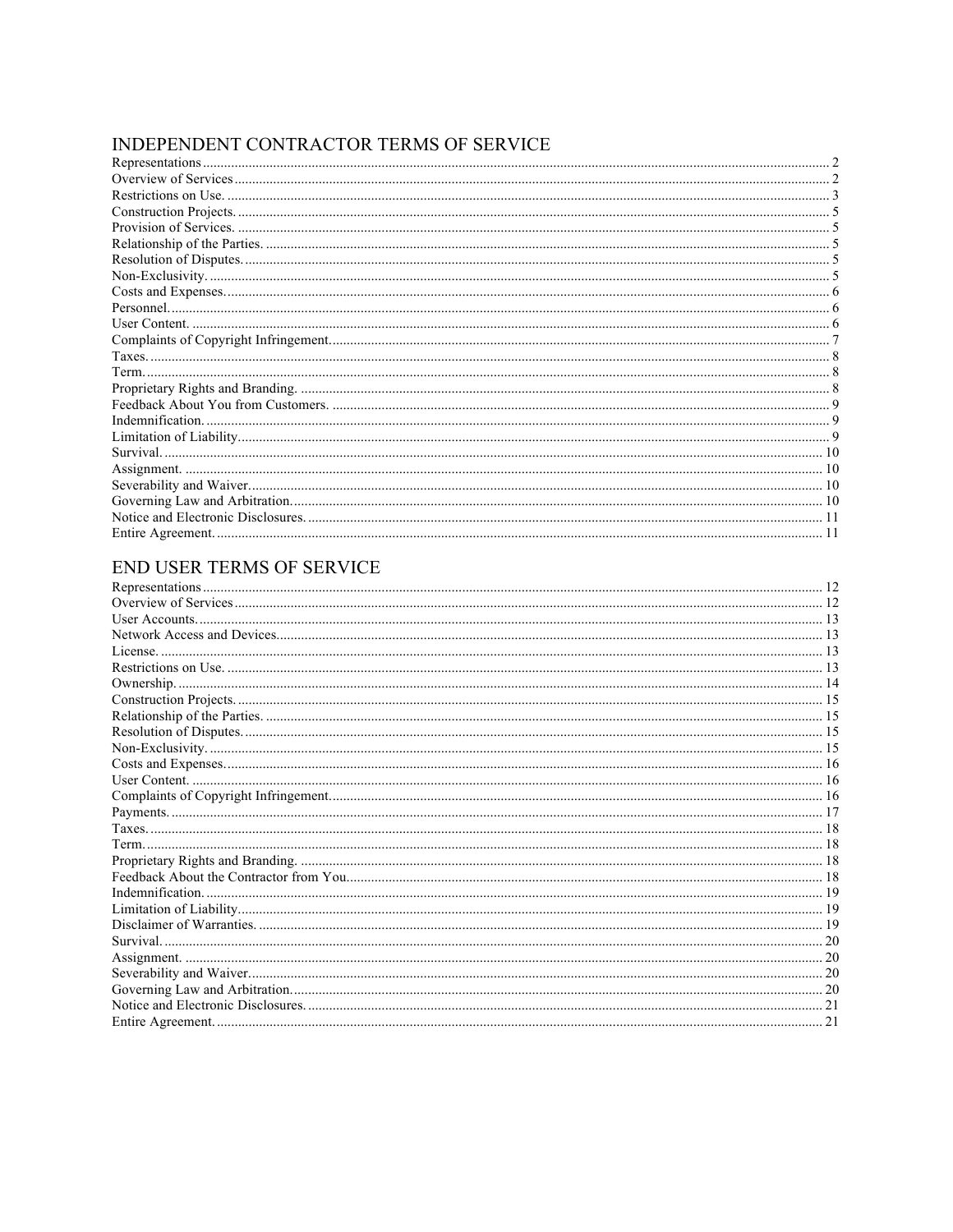# **INDEPENDENT CONTRACTOR TERMS OF SERVICE Last updated: 04/21/2019**

Hyperlect Holdings, Inc., a Delaware corporation headquartered in Illinois, and its parents, subsidiaries, affiliates, agents, representatives, consultants, employees, officers, managers, and directors (collectively, "Hyperlect," "we," "our," or "us") provide a software application to facilitate the operational management of constructions projects through websites, web-based software and content, mobile apps, or other services made available by Hyperlect. (the "Service" or "Services"). The Services are provided through the leveledpro.com website, mobile application, and any webpage located at such domain (collectively, the "Platform").

We offer our Services subject to the following terms of service ("Terms of Service"), specifically including Hyperlect's privacy policy ("Privacy Policy"). If you do not agree to these Terms of Service, then you are not authorized to use our Services.

We may change our Terms of Service from time to time. If we do, we will notify you on our Platform or by sending you an email detailing the changes and the date on which the new Terms of Service go into effect.

THESE TERMS OF SERVICE CONSTITUE A LEGAL AGREEMENT BETWEEN HYPERLECT AND YOU – THE USER OF THE PLATFORM OR SERVICES. BY USING THIS PLATFORM OR SERVICES, YOU ARE AGREEING TO THESE LEGALLY BINDING TERMS OF SERVICE. YOU ARE ALSO AGREEING TO OUR PRIVACY POLICY. IF YOU DO NOT WISH TO CONTINUE TO BE BOUND BY THESE TERMS, THEN YOU MUST STOP USING THE PLATFORM AND SERVICES IMMEDIATELY.

PLEASE READ THESE TERMS CAREFULLY BEFORE ACCESSING OR USING THE PLATFORM OR SERVICES.

# **Representations**

By accessing and using the Platform, you represent and warrant that: you are at least 18 years old and are a legal adult in the jurisdiction in which you reside; and you have the right, authority, and capacity to enter into these Terms of Service and to abide by these Terms of Service, and that you will so abide.

If you enter into these Terms of Service on behalf of a company or other organization, you represent and warrant that you have authority to act on behalf of that entity and to bind that entity to these Terms of Service. The Services are not available to anyone under 18 years of age, or to any individual whose account has been terminated. Your account may not be used for Services to be performed for another person.

# **Overview of Services**

The Platform is comprised of a website leveledpro.com, other web-based content, and a mobile app ("App") called "Leveled" which together create an online portal where independent contractors ("Contractors") who provide construction services ("Construction Services") and construction customers ("Customers," and collectively with Contractors, "Users")) can track, monitor, manage, and pay for construction services. The Platform allows Users to communicate with each other and to post photos, documents, and other materials related to individual construction projects ("Construction Projects" or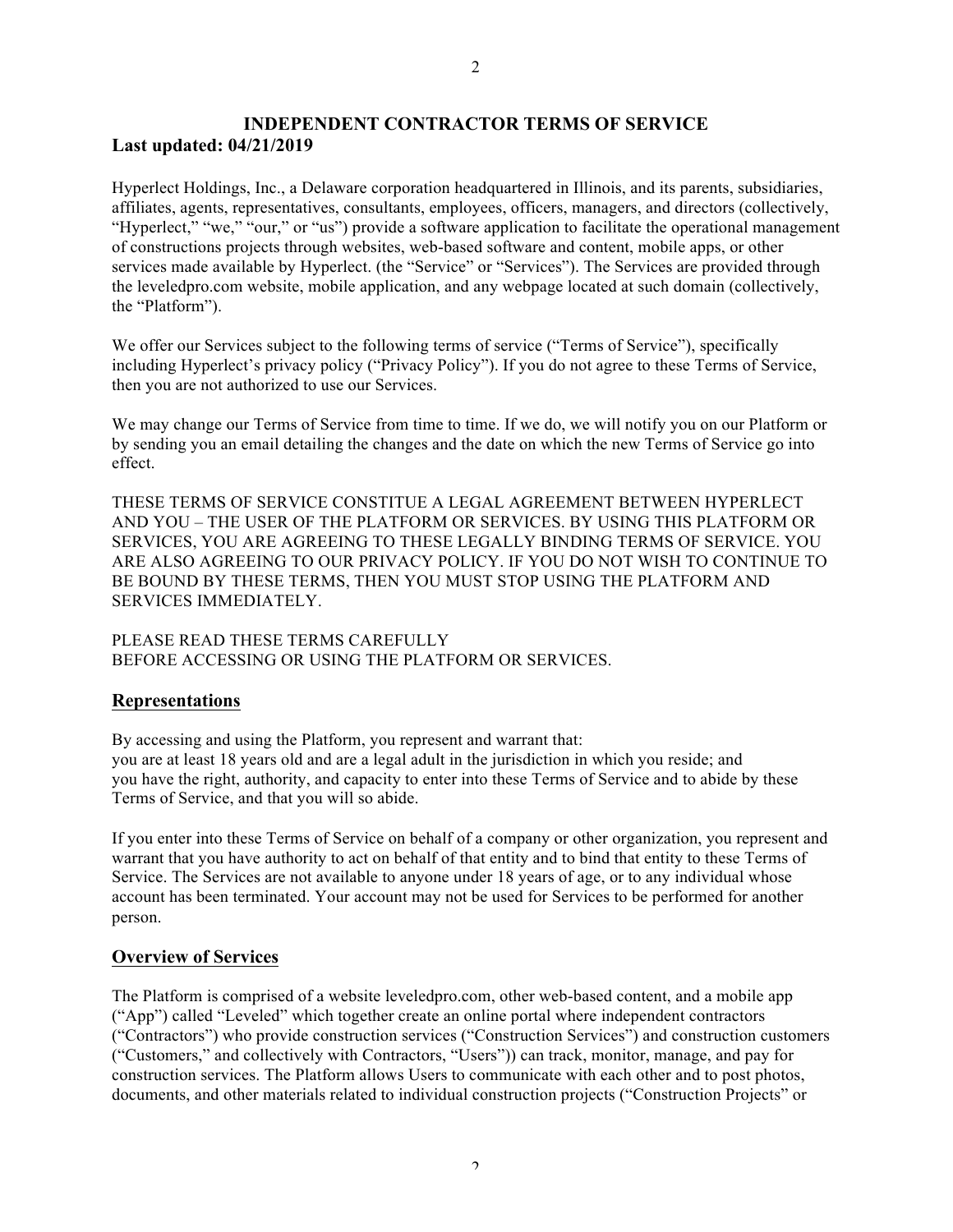"Projects").

Hyperlect does not do any of the following: provide Construction Services, solicit bids for Construction Services, or market such services to customers. You acknowledge that Hyperlect does not supervise, direct, or control the provision of Construction Services. Hyperlect does not match Contractors with Customers.

### **User Accounts.**

In order to use the Platform, you must register for and maintain a user account ("Account"). Account registration requires you to submit certain personal information, such as your name, email address, address, mobile phone number, and Stripe account information. You agree to maintain accurate, complete, and up-to-date information in your Account. Your failure to maintain accurate, complete, and up-to-date Account information may result in your inability to access and use the Platform, or Hyperlect's termination of these Terms of Service. You are responsible for all activity that occurs under your Account, and you agree to maintain the security and secrecy of your Account username and password at all times. We are not liable for any loss that you may suffer through the use of your password by others. You must notify us immediately of any unauthorized use of your Account or of any other breach of security known to you with respect to Hyperlect.

#### **Network Access and Devices.**

You are responsible for obtaining the compatible hardware or devices and data network access necessary to use the Platform. The Platform may be subject to malfunctions and delays inherent in the use of the Internet and electronic communications and we shall not be held liable for any such malfunction or delay.

#### **License.**

Subject to your compliance with these Terms of Service, we grant you a limited, non-exclusive, nonsublicensable, revocable, non-transferrable license to access and use the Platform subject to these Terms of Service. Any rights not expressly granted herein are reserved by us.

### **Restrictions on Use.**

You shall not do or permit to be done any of the following (such conduct, collectively, "Restrictions on Use"):

- 1. remove any copyright, trademark, or other proprietary notices from any portion of the Platform;
- 2. reproduce, modify, prepare derivative works based upon, distribute, license, lease, sell, resell, transfer, publicly display, publicly perform, transmit, stream, broadcast, or otherwise exploit the Platform except as expressly permitted by us;
- 3. decompile, reverse engineer, or disassemble the Platform except as may be permitted by applicable law;
- 4. link to, mirror, or frame any portion of the Platform;
- 5. cause or launch any programs or scripts for the purpose of scraping, indexing, surveying, collecting, or harvesting any personally identifiable information (including account names), or otherwise data mining any portion of the Platform or unduly burdening or hindering the operation or functionality of any aspect of the Platform, including by the launch of any automated systems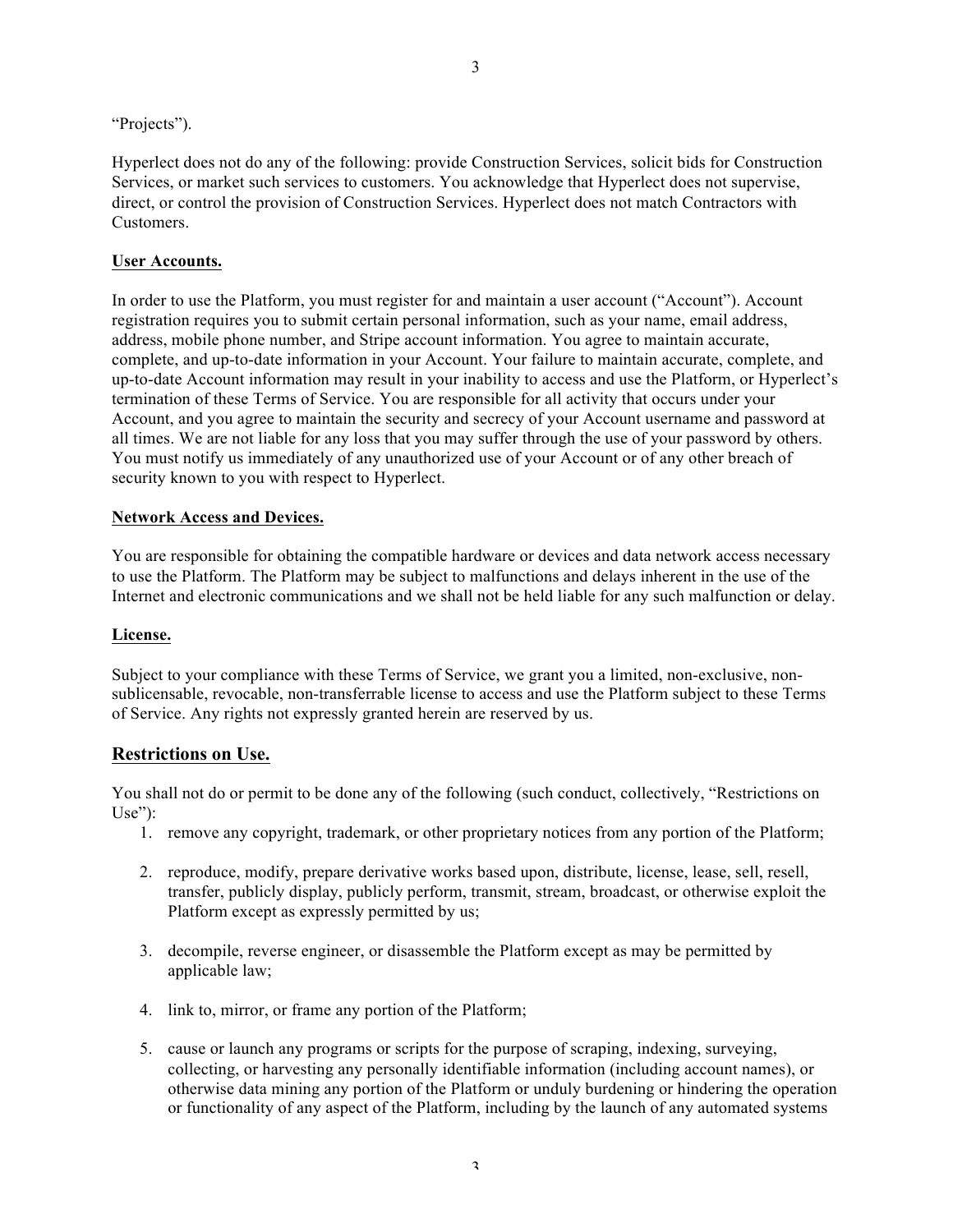such as "robots," "spiders," "offline readers," etc., that access the Service in a manner that sends more request messages to the Platform's servers than a human can reasonably produce in the same period of time by using a conventional on-line web browser;

- 6. use the communication systems provided by the Platform for any commercial solicitation purposes, except to the extent such communications are with existing customers; or
- 7. attempt to gain unauthorized access to or impair any aspect of the Platform or its related systems or networks.
- 8. attempt to interfere with, compromise the system integrity or security, or decipher any transmissions to or from the servers running the Platform;
- 9. upload invalid data, viruses, worms, or other software agents through the Platform;
- 10. impersonate another person or otherwise misrepresent your affiliation with a person or entity, hide, attempt to hide, or otherwise engage in deceptive or fraudulent behavior in regard to your identity;
- 11. interfere with the proper working of the Platform; or
- 12. bypass the measures we may use to prevent or restrict access to the Platform.

Upon termination for any reason, you continue to be bound by these Restrictions on Use.

#### **Ownership.**

The Platform and all rights herein are and shall remain our property. Neither these Terms nor your use of the Platform convey or grant to you any rights in or related to the Platform, except for the limited license granted above, or to use or reference in any manner our company names, logos, product and service names, trademarks, or services marks. All content appearing on the Platform is our property or the property of third parties and is protected by domestic and international intellectual property laws. Certain names, graphics, and logos are trademarks, service marks, or trade dress (together, "Marks") of Hyperlect or our affiliates. Our Marks may not be used for any purpose, except as we may expressly permit in writing.

#### **Communications.**

You expressly consent and agree to receive communications from us, including via e-mail, text message, calls, and push notifications, to the cellular telephone number you provide to us. You understand that you may receive communications generated by automatic telephone dialing systems and which may deliver pre-recorded messages sent by or on behalf of Hyperlect or Hyperlect's affiliated companies, including operational communications concerning your Account, use of the Platform, updates concerning new and existing features on the Platform, communications concerning promotions, and news concerning us and our services. You may opt out of receiving text (SMS) messages from us at any time by texting the word STOP from the mobile device receiving the messages. You acknowledge that opting out of receiving text messages may impact your use of the Platform. We may send you confirmation and other transactional emails regarding the Platform or our services. We may also send you emails or text messages about services that we think might interest you ("Promotional Emails"). You can unsubscribe from Promotional Emails at any time by clicking "unsubscribe" in our email communications or by otherwise contacting us.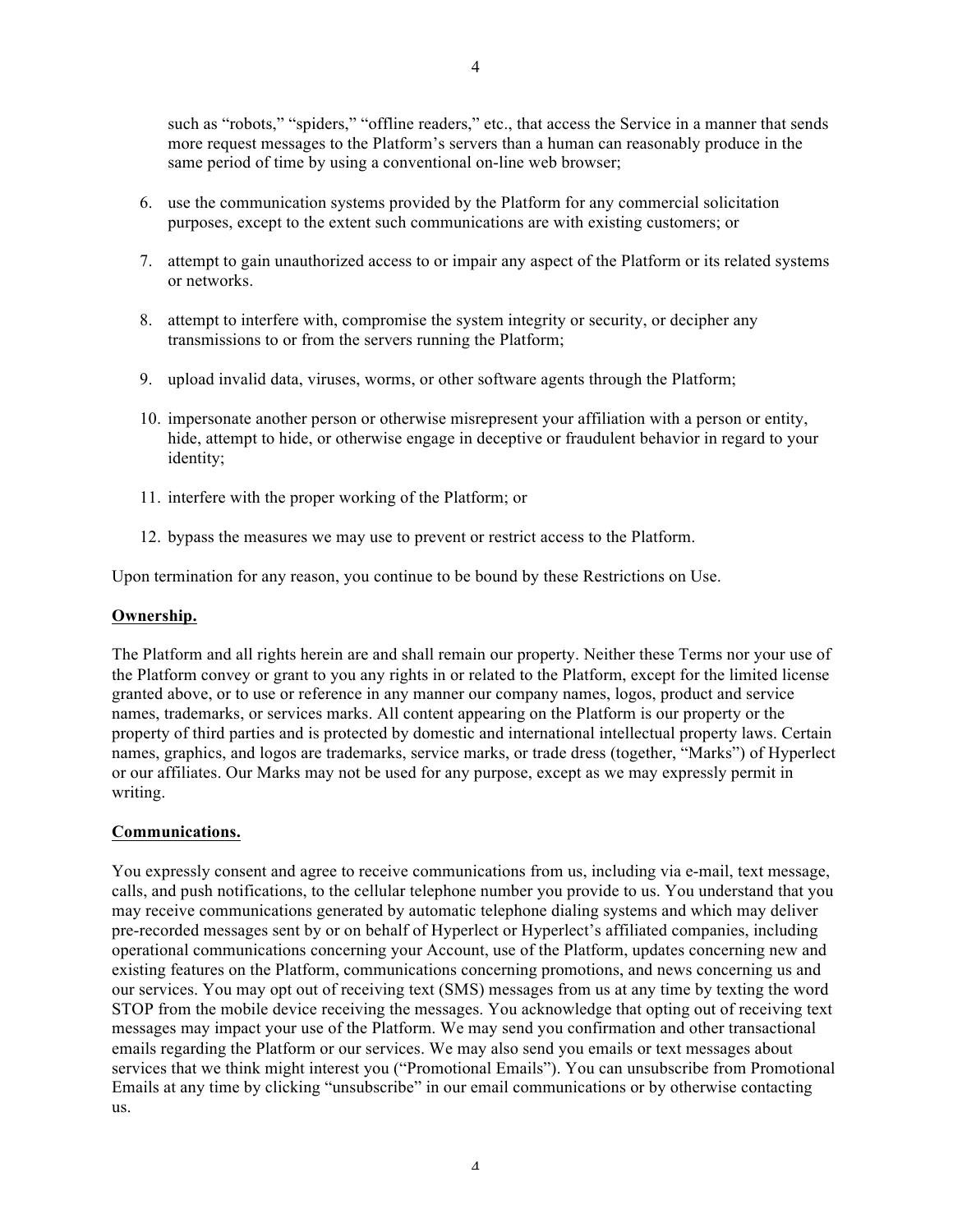# **Construction Projects.**

Eligible Projects. The Platform is available for use by any Contractor and Customer who agree between themselves to use it for a particular Project, subject to Hyperlect's right to prohibit use of the Platform by a Contractor or Customer as Hyperlect deems necessary. As a Contractor, it is your responsibility to invite a Customer to use the Platform.

Construction Contract. You are solely responsible for negotiating and entering into a contract ("Construction Contract") for construction services ("Construction Services") directly with a Customer, including terms for payment and cancellation. Hyperlect shall not be a party to the Contract between you and the Customer for Construction Services, nor shall these Terms of Service be understood to supply any terms of such Construction Contract.

# **Provision of Services.**

You will retain absolute discretion as to the manner and means of carrying out your services. Hyperlect does not supervise, direct, or control the provision of Construction Services. In providing Construction Services, you are solely responsible for complying with state and local licensing regulations applicable to you and the Construction Services, OSHA safety requirements, and any other applicable laws, regulations, codes, and rules.

# **Relationship of the Parties.**

Neither party shall be or represent itself to be an employee, employer, joint venturer, agent, or partner of the other, and neither party is authorized to assume or create any obligations or liabilities, express or implied, on behalf of or in the name of the other. The employees, methods, facilities and equipment of each party shall at all times be under the exclusive direction and control of that party. You acknowledge that you are engaged in an independent business and are not eligible to participate in any pension, health, or other fringe benefits plan of Hyperlect or any affiliates of Hyperlect. No workers' compensation insurance shall be obtained by Hyperlect for you. You understand that it is your responsibility to comply with all workers' compensation laws, and that in no event shall Hyperlect get involved in workers' compensation claims or be liable for injuries suffered at a Customer site.

### **Resolution of Disputes.**

We are not a party to, nor do we have any responsibility for, your Construction Contract with any Customer or any disputes any Customer may have with you or you may have with such Customer related to the Construction Contract. You will cooperate with us if we attempt to facilitate the resolution of any complaints between you and any Customers; however, we are not liable to you or any Customer if such matters cannot be resolved. You agree that we shall have the right to disclose any information we have regarding you and your Company to any authorities requesting information from us regarding any work or services you have performed.

# **Non-Exclusivity.**

You and Hyperlect acknowledge that these Terms of Service are nonexclusive. Nothing in these Terms of Service precludes you from providing Construction Services to your own customers without the use of the Hyperlect Platform.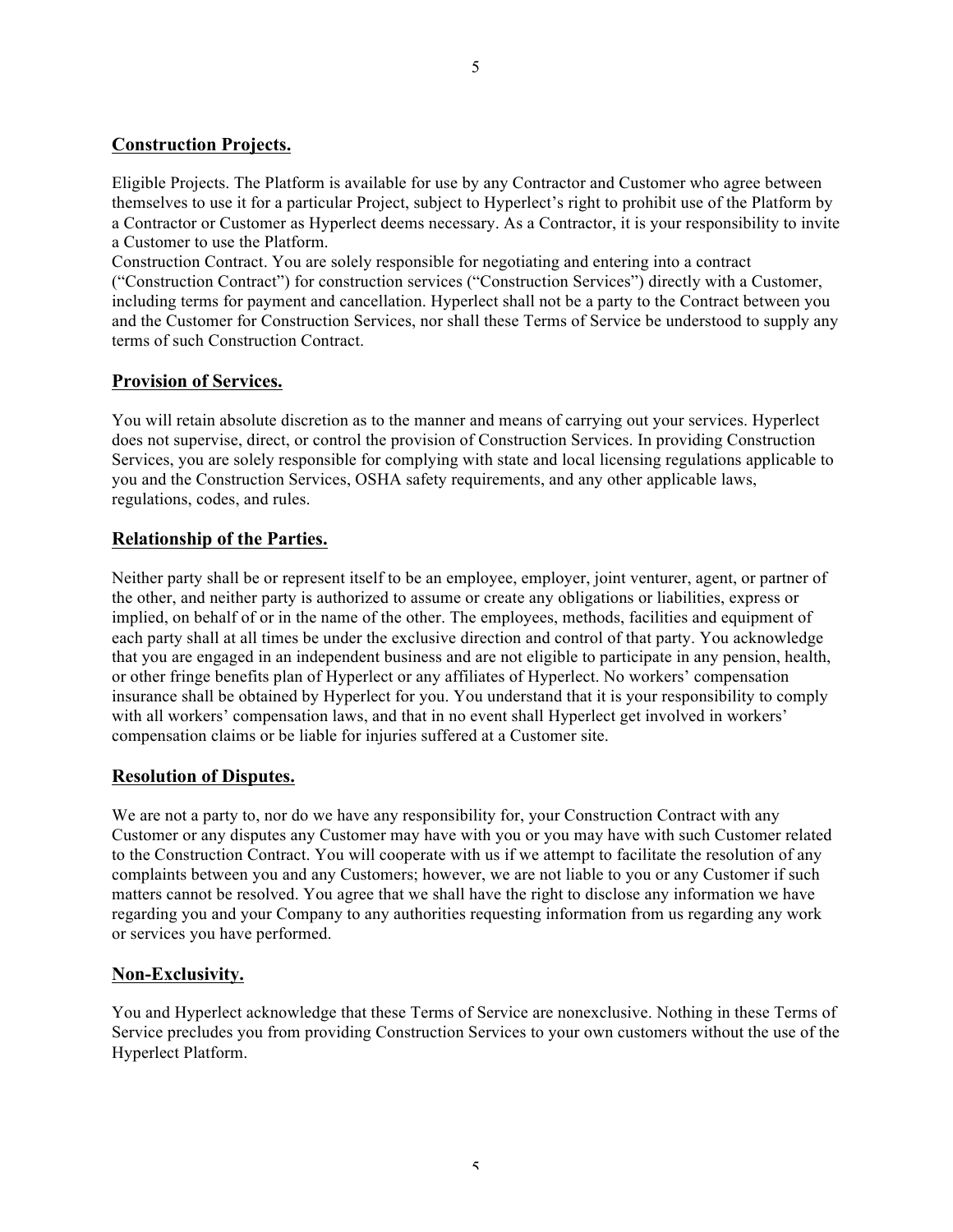# **Costs and Expenses.**

Hyperlect is not responsible for any of the costs or expenses of executing the Project or performing the Construction Contract. You are solely liable for such costs and expenses. Hyperlect will not be liable to you for any costs or expenses incurred in carrying out the Project except for remitting the Project Fee (as defined below) in accordance with these Terms.

### **Personnel.**

You agree to allow only employees of your company or independent contractors performing services directly on behalf of your business ("Personnel") to contact or provide any Construction Services to Customers in connection with Projects. To the extent you use any such Personnel, you shall be responsible and liable for all acts and omissions of such Personnel and for ensuring that such Personnel comply with all the provisions of these Terms of Service. You agree not to sell, trade, gift, assign, or otherwise transfer any leads provided by Hyperlect to any other party, including any other Hyperlect Contractors.

### **User Content.**

We may permit you from time to time to submit, upload, publish or otherwise make available in publicly accessible areas of the Platform (including but not limited to blogposts or comment sections, but excluding areas of the Platform accessible only to Users involved in a particular project) textual, audio, and visual content and information, including commentary and feedback related to the Platform ("User Content"). You are solely responsible for your User Content that you upload, publish, display, link to or otherwise make available (such conduct, collectively and in any combination, "post") on the Platform. You agree that Hyperlect is only acting as a passive conduit for your online distribution and publication of your User Content. You agree not to provide User Content that is defamatory, libelous, hateful, violent, obscene, pornographic, unlawful, or otherwise offensive, as determined by us in our sole discretion, whether or not such material may be protected by law. We may, but shall not be obligated to, review, monitor, or remove User Content, at our sole discretion and at any time and for any reason or no reason, without notice to you.

Any User Content provided by you remains your property. However, by providing User Content to us, you grant us a worldwide, perpetual, irrevocable, transferable, unrestricted, non-exclusive, absolute, royalty-free license, with the right to sublicense through multiple levels of sublicensees, use, copy, modify, transmit, reproduce, exhibit, disclose, display, transform, create derivative works of, distribute, publicly display, publicly perform, and otherwise exploit in any manner such User Content in all formats and distribution channels now known or hereafter devised, without further notice to or consent from you, and without the requirement of payment to you or any other person or entity. Further, we may use any ideas, concepts, know-how or techniques contained in such User Content for any purpose whatsoever, including developing, manufacturing, and marketing products and services incorporating any User Content. You warrant that all "moral rights" in User Content have been waived. You further represent and warrant that: (i) you either are the sole and exclusive owner of all User Content or you have all rights, licenses, consents, and releases necessary to grant us the license to the User Content as set forth above; and (ii) neither the User Content nor your posting of such User Content nor our use of the User Content as permitted herein will infringe, misappropriate, or violate a third party's intellectual property or proprietary rights, or rights of publicity or privacy, or result in the violation of any applicable law or regulation.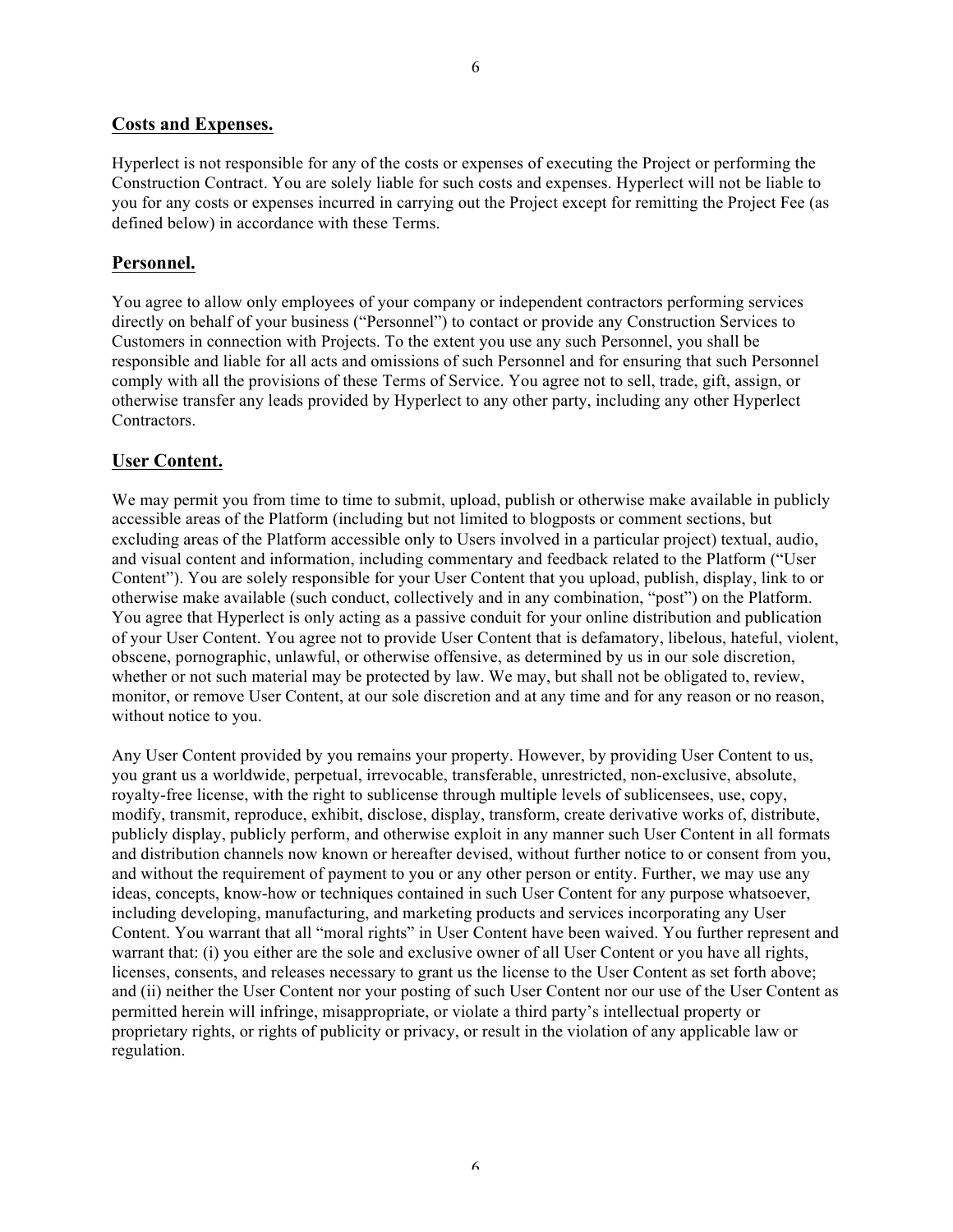### **Complaints of Copyright Infringement.**

We respect the intellectual property of others. We will respond to properly submitted notices of alleged copyright infringement that comply with applicable law. In the event that a person or entity has a good faith belief that any materials provided through the Platform or in connection with the Platform infringe upon that person's or entity's copyright or other intellectual property right (such person or entity, a "Complainant") and sends to us a properly submitted copyright notice as indicated below, we will investigate, and if we determine, in our discretion, that the material is infringing, we will remove the content. All notices claiming an infringement of copyright rights must contain the following: (i) identification of the intellectual property right that is allegedly infringed (all relevant registration numbers, or a statement concerning the Complainant's ownership of the work, should be included); (ii) a statement specifically identifying the location of the infringing material, with enough detail that we may find it (please note it is not sufficient to merely provide a top level URL); (iii) the complete name, address, telephone number, and e-mail address of Complainant; (iv) a statement that Complainant has a good faith belief that the use of the allegedly infringing material is not authorized by the owner of the rights, or the owner's agents, or by law; (v) a statement that the information contained in the notification is accurate, and under the penalty of perjury, Complainant is authorized to act on behalf of the owner of the copyright or other property rights that are allegedly infringed; and (vi) a physical or electronic signature of a person authorized to act on behalf of the owner of the intellectual property rights that are allegedly being infringed. Hyperlect's contact information for notice of alleged copyright infringement is via email: info@leveledpro.com.

UNDER FEDERAL LAW, IF YOU KNOWINGLY MISREPRESENT THAT ONLINE MATERIAL IS INFRINGING, YOU MAY BE SUBJECT TO CRIMINAL PROSECUTION FOR PERJURY AND CIVIL PENALTIES, INCLUDING MONETARY DAMAGES, COURT COSTS, AND ATTORNEYS' FEES.

Please note that this procedure is exclusively for notifying Hyperlect and its affiliates that your copyrighted material has been infringed. The preceding requirements are intended to comply with Hyperlect's rights and obligations under the DMCA, including 17 U.S.C. §512(c), but do not constitute legal advice. It may be advisable to contact an attorney regarding your rights and obligations under the DMCA and other applicable laws. In accordance with the DMCA and other applicable law, Hyperlect has adopted a policy of terminating, in appropriate circumstances and at Hyperlect's sole discretion, Contractors and Customers who are deemed to be repeat infringers. Hyperlect may also at its sole discretion limit access to the Service and terminate the accounts of any Users who infringe any intellectual property rights of others, whether or not there is any repeat infringement.

#### **Payments.**

The Hyperlect payment processing system facilitates collecting and remitting payments for any Construction Services rendered to Customers in connection with a Project. You agree that, except in the case of a dispute, you will not attempt to seek or receive compensation directly from Customers Hyperlect contracts with Stripe, Inc. or its affiliates (collectively, "Stripe"), for certain payment processing services. As a condition of your use of the Platform, you agree to set up and maintain an account with Stripe through which Hyperlect can remit payments to you. Stripe's Services Agreement can be found here. In the event of a conflict between these Terms of Service and Stripe's Services Agreement, Stripe's Services Agreement will control, but solely to the extent of the conflict.

Customers will make payments for Projects through the Platform. Hyperlect is not responsible for any payments due under the Construction Contract. The Platform provides Customers with the option of sending payment to a Contractor immediately or holding payment for up to 90 days. Hyperlect shall not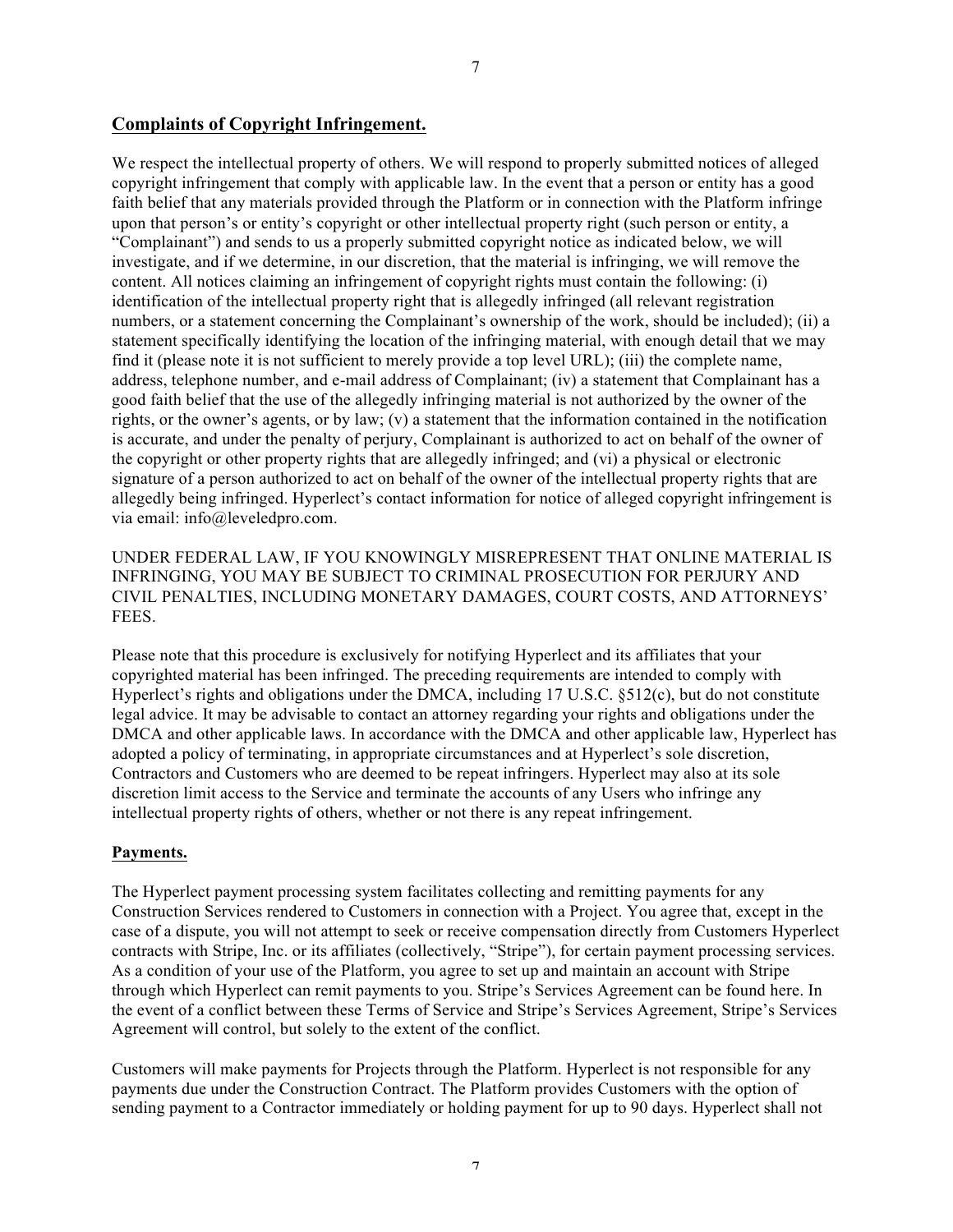be liable if Customers hold payment via the Platform beyond the due date of the payment or other failure to make or timely make payments.

As directed by the customer, Hyperlect will forward payment from the Customer to the Contractor, less 5% of the payment (the "Project Fee"). The Project Fee is comprised of Hyperlect's fee for use of the Platform plus the fee charged by Stripe, Inc., for payment processing. You will not be required to pay a separate fee to Stripe for payment processing. Hyperlect's portion of the Project Fee constitutes payment by you to Hyperlect for the service provided by Hyperlect pursuant to these Terms of Service and are in no way referral commissions based upon your successful completion of any Construction Services.

In the event a Customer disputes via chargeback any amounts previously remitted to you for Construction Services, you agree that you will promptly reimburse us for such chargeback amount plus any fees charged by Stripe, Inc. related to the chargeback within 7 days. Stripe, Inc.'s fee and pricing information can be found here. You agree that your sole recourse with respect to chargebacks is to seek such amount from the Customer or pursue legal remedies against the Customer (but not Hyperlect) under the Construction Contract between you and the Customer. In the event we fail to receive reimbursement from you for chargeback amounts, you agree that we have the right at our option to pursue you for payment, to seek reimbursement of any related costs incurred by us, to turn any unpaid amount over to collections, and report delinquent payment to credit bureaus.

# **Taxes.**

You are responsible for all federal, state, and local taxes relating to your business, Personnel, and the Construction Services provided by you. Neither federal, nor state, nor local income tax or sales tax, nor payroll tax of any kind shall be withheld by Hyperlect on behalf of any Contractor. You understand that it is your responsibility to pay any such applicable taxes.

# **Term.**

These Terms of Service will remain in effect until termination of your use of the Services and the Platform. You or we may terminate your use of the Services and the Platform at any time with or without cause by giving written notice to the other. Upon termination of your use of the Services and the Platform, whether by Hyperlect for cause or otherwise you will remain obligated to Hyperlect for the Project Fee(s) for any Projects already scheduled.

### **Proprietary Rights and Branding.**

Hyperlect Trademarks. In connection with performing Projects, you are free to distribute and employ (only as provided by the Hyperlect then-current trademark usage guidelines which Hyperlect makes available on its Website or upon request), any brochures, materials or other items bearing Hyperlect's trademarks, logos, trade names, or other indicia ("Hyperlect Branding"). You agree not to use such materials for any purposes other than performance of Projects. Except for the foregoing, you may not use the Hyperlect Branding in connection with your business or the promotion thereof, except as expressly pre-approved by us in writing. You are expressly prohibited from registering any trademarks or domain names similar to the Hyperlect Branding.

### **Proprietary Rights.**

You retain all rights in your own branding ("Contractor Branding"). You acknowledge and agree that all of the content and information posted on the Platform or provided through the Platform, including any Project-related information and the Hyperlect Branding as well as text, graphics, logos, images, and the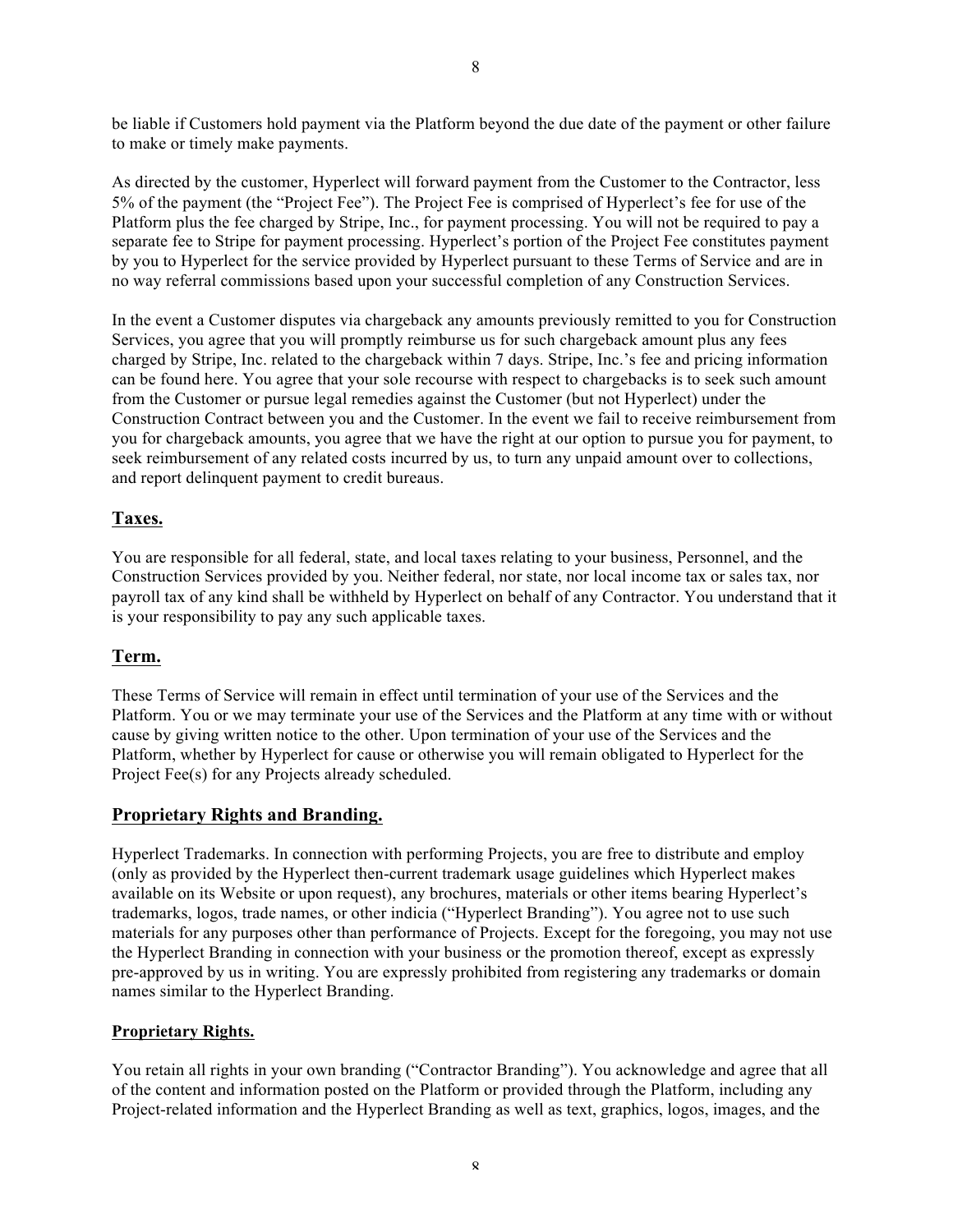compilation thereof and any software used on the Platform (but excluding any Contractor Branding), is property belonging solely and exclusively to Hyperlect or a third party. You acknowledge and agree that you have no right to reproduce, post, publish, display or otherwise use any such content displayed via the Hyperlect Service, other than Contractor Branding or content provided directly by you. All uses of a party's branding under these Terms of Service, and any goodwill therefrom, shall inure solely to the benefit of the party owning such Branding.

### **Feedback About You from Customers.**

You acknowledge and agree that Hyperlect has the right, in its sole discretion, to solicit Customer feedback, including comments and ratings, about services you provide, and to use and display such feedback in connection with the Platform. Hyperlect is not responsible or liable to you for any comments, ratings, or communications of any kind from Customers that we choose to display via the Platform, provided that Hyperlect may not selectively pick and choose among the comments, ratings, and communications it chooses to publish to paint you in a false light.

### **Indemnification.**

You will be entirely responsible for the performance of the Construction Services and your interaction with Customers. You agree to fully indemnify, defend, and hold harmless Hyperlect, Hyperlect's affiliated entities, and all of their respective agents, officers, directors, shareholders, suppliers, partners, personnel, and each of their respective successors and assigns (collectively, "Indemnified Parties") from and against any and all claims, demands, liens, damages, causes of action, and liabilities of any and every nature whatsoever (including reasonable attorneys' fees and court costs), relating to or arising out of (i) any negligent or willful act or omission of you or your Personnel, including any resulting property damage or personal injury; (ii) your performance of, or failure to perform, the Construction Services; (iii) your violation of these Terms of Service, including breach of your representations or warranties herein; (iv) any claim related to your Personnel, including claims by your Personnel for employment, worker's compensation, unemployment compensation or benefits, or claims by your personnel for personal injury suffered while performing work, (v) intellectual property infringement, fraud, or deceptive advertising by you or your Personnel; (vi) your violation of any applicable laws, rules, or regulations; or (vii) your disputes with any Customers. Hyperlect reserves the right, at its own cost, to assume the exclusive defense and control of any matter otherwise subject to indemnification by you, in which event you will fully cooperate with Hyperlect with respect to such defense, including without limitation in asserting any available defenses. Your indemnification obligations under this Section shall apply regardless of cause or of any fault or negligence of the Indemnified Parties and will not be limited by any insurance requirements related to these Terms of Service.

# **Limitation of Liability.**

HYPERLECT SHALL NOT BE LIABLE TO YOU FOR ANY CONSEQUENTIAL, INDIRECT, INCIDENTAL, PUNITIVE OR SPECIAL DAMAGES, LOST REVENUE, LOST PROFITS, OR LOSS OF GOODWILL. THE TOTAL AGGREGATE LIABILITY OF HYPERLECT TO YOU SHALL NOT EXCEED THE AMOUNT OF PROJECT FEES ACTUALLY PAID OR PAYABLE BY YOU TO US DURING THE 6 MONTHS PRECEDING THE TIME THAT THE CLAIM AROSE, REGARDLESS OF THE BASIS OR FORM OF CLAIM.

### **Disclaimer of Warranties.**

YOU ACKNOWLEDGE AND AGREE THAT THE PLATFORM AND ANY SERVICES PROVIDED BY HYPERLECT TO YOU ARE MADE ON AN "AS IS" AND "AS AVAILABLE" BASIS, AND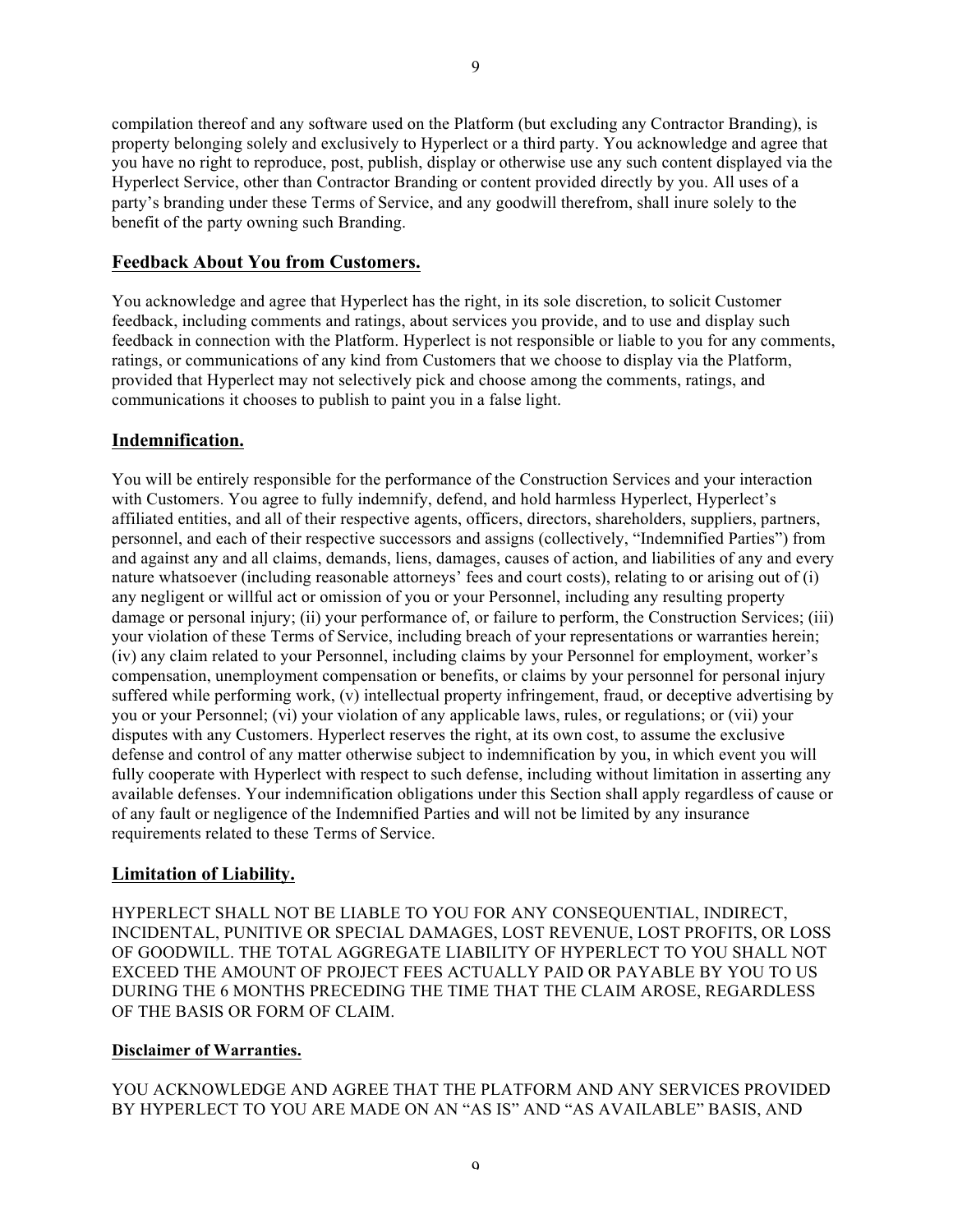HYPERLECT DISCLAIMS ANY AND ALL EXPRESS OR IMPLIED WARRANTIES, INCLUDING BUT NOT LIMITED TO ANY WARRANTIES OF MERCHANTABILITY, FITNESS FOR A PARTICULAR PURPOSE, AND NON-INFRINGEMENT, TO THE MAXIMUM EXTENT PERMITTED BY LAW. HYPERLECT DOES NOT WARRANT THAT THE PLATFORM WILL BE ERROR-FREE OR THAT DEFECTS WILL BE CORRECTED. Hyperlect will not be responsible for any damages or loss that may result from the hacking or infiltration of the Platform or Hyperlect's computer systems. The information, software, products, and services included in or available through the Platform may contain technical inaccuracies, outdated information, and typographical errors.

## **Survival.**

Upon termination of your use of the Services and the Platform, (a) any provisions contained herein which by their nature or effect are required or intended to be observed after termination will survive termination and remain binding, including the provisions regarding your indemnification obligations, your confidentiality obligations, our limitations of liability, and the resolution of disputes through arbitration, and (b) any leads provided to you during the term of these Terms of Service and relationships you enter into or create from those leads will continue to be governed by these Terms of Service including but not limited to with respect to any disputes that may arise or claims that may be made against us and any indemnification of us by you for such claims.

### **Assignment.**

You may not assign or transfer these Terms of Service without the prior written consent of Hyperlect.

# **Severability and Waiver.**

The unenforceability or invalidity of any provision shall not affect the force and validity of any other provision and such invalid provisions shall be deemed severed from these Terms of Service, and, if permissible, be replaced with terms which as closely as possible approximate the intent of such invalid provision. Hyperlect's failure to enforce any part of these Terms of Service will not be considered a waiver. Any waiver by Hyperlect must be in writing and signed by Hyperlect.

# **Governing Law and Arbitration.**

To the maximum extent permitted by law these Terms of Service are governed by the laws of the United States of America and the State of Illinois without regard for such jurisdictions' conflict of law provisions. Any dispute or claim relating in any way to these Terms of Service, the Platform, the Services, or any supplies or services, including Construction Services, arranged or obtained by or through the Service, will be resolved by binding arbitration before a single arbitrator in Chicago, Illinois, rather than in court, except that you may assert claims in small claims court if your claims qualify. The Federal Arbitration Act and federal arbitration law apply to these Terms of Service. The arbitration will be administered by the American Arbitration Association in accordance with the Commercial Arbitration Rules then in effect, except as modified by this section. Judgment of the arbitration award may be entered into any court having jurisdiction thereof. You and Hyperlect each agree that any dispute resolution proceedings will be conducted only on an individual basis and not in a class, consolidated, or representative action. Further, unless both you and Hyperlect otherwise agree in writing, the arbitrator may not consolidate more than one person's claims and may not otherwise preside over any form of any class or representative proceeding. If for any reason a claim proceeds in court rather than in arbitration, you and Hyperlect each waive any right to a jury trial. Both parties agree that either may bring suit in court to enjoin infringement or other misuse of intellectual property rights. You and Hyperlect irrevocably consent to the exclusive jurisdiction of the courts located in Chicago, Illinois in connection with any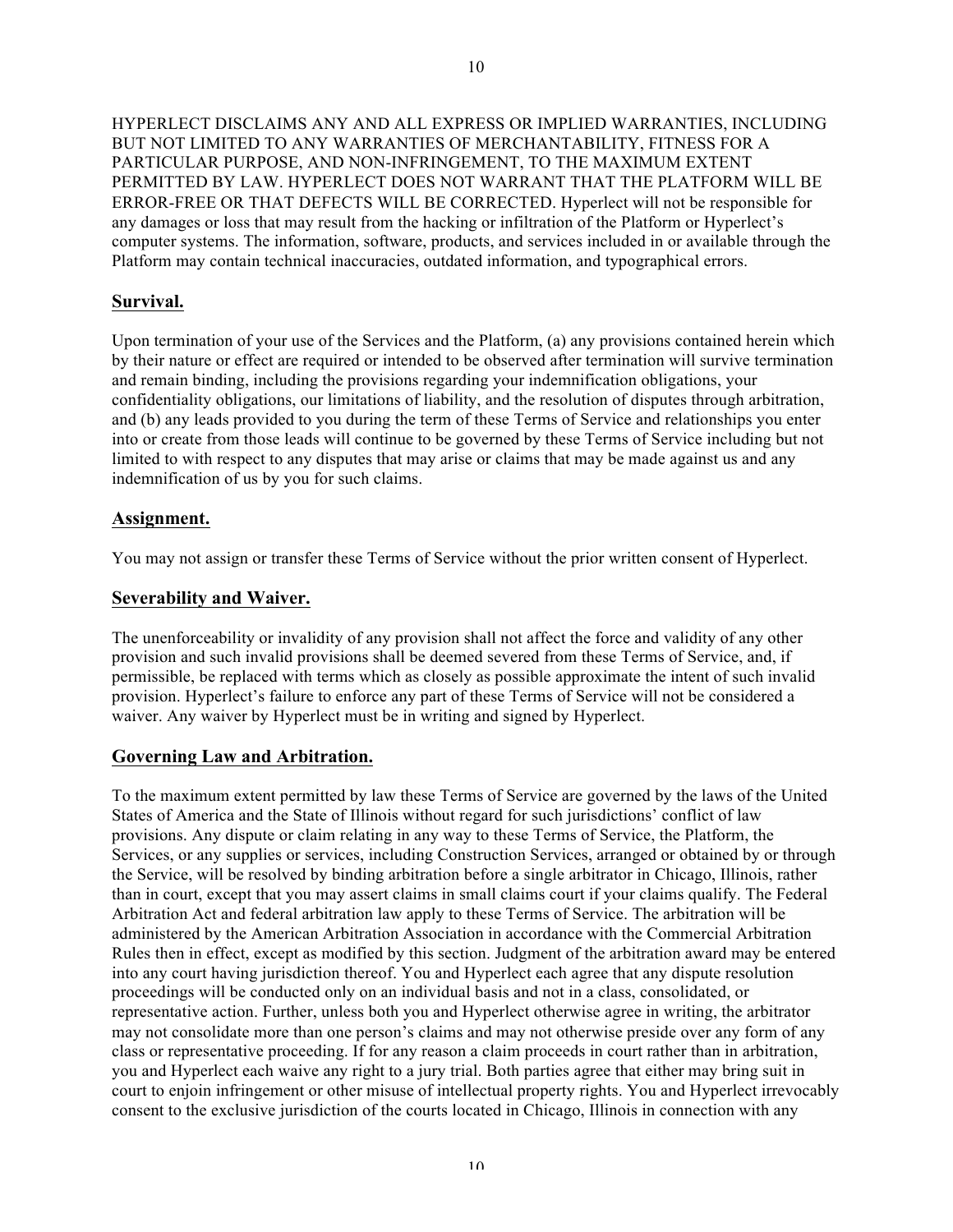litigation. Both parties waive any objection based on lack of personal jurisdiction, place of residence, improper venue, or forum non conveniens in any such action. YOU ACKNOWLEDGE THAT UNDER THESE TERMS OF SERVICE YOU ARE CONSENTING TO ARBITRATION AND WAIVING ANY RIGHT TO A JURY TRIAL AND TO PARTICIPATE AS A MEMBER OF A CLASS OF CLAIMANTS.

### **Notice and Electronic Disclosures.**

Any notice required under these Terms of Service will be in writing and sent to the contact points shown below or such other contact point given by a party from time-to-time. Notices will be effective when received and will be sent via the Platform or by email, facsimile, certified mail, or by overnight courier. You consent to the electronic delivery of any disclosures contained in these Terms of Service. You agree to accept all disclosures and other communications between you and us via the Platform or at the primary e-mail address provided to us. If any information needed to contact you electronically changes, you can update your contact information by sending notice to us or via the Platform.

### **Entire Agreement.**

These Terms of Service contain the entire agreement and understanding between the parties hereto in respect to the subject matter hereof and supersedes, cancels, and annuls any prior or contemporaneous written or oral agreements, understandings, commitments, and practices between them respecting the subject matter hereof, including all prior agreements, if any, between you and Hyperlect, which agreement(s) hereby are terminated and shall be of no further force or effect. These Terms of Service may only be amended or modified by a writing which makes express reference to these Terms of Service as the subject of such amendment and which is signed by Contractor and a duly authorized officer of Hyperlect.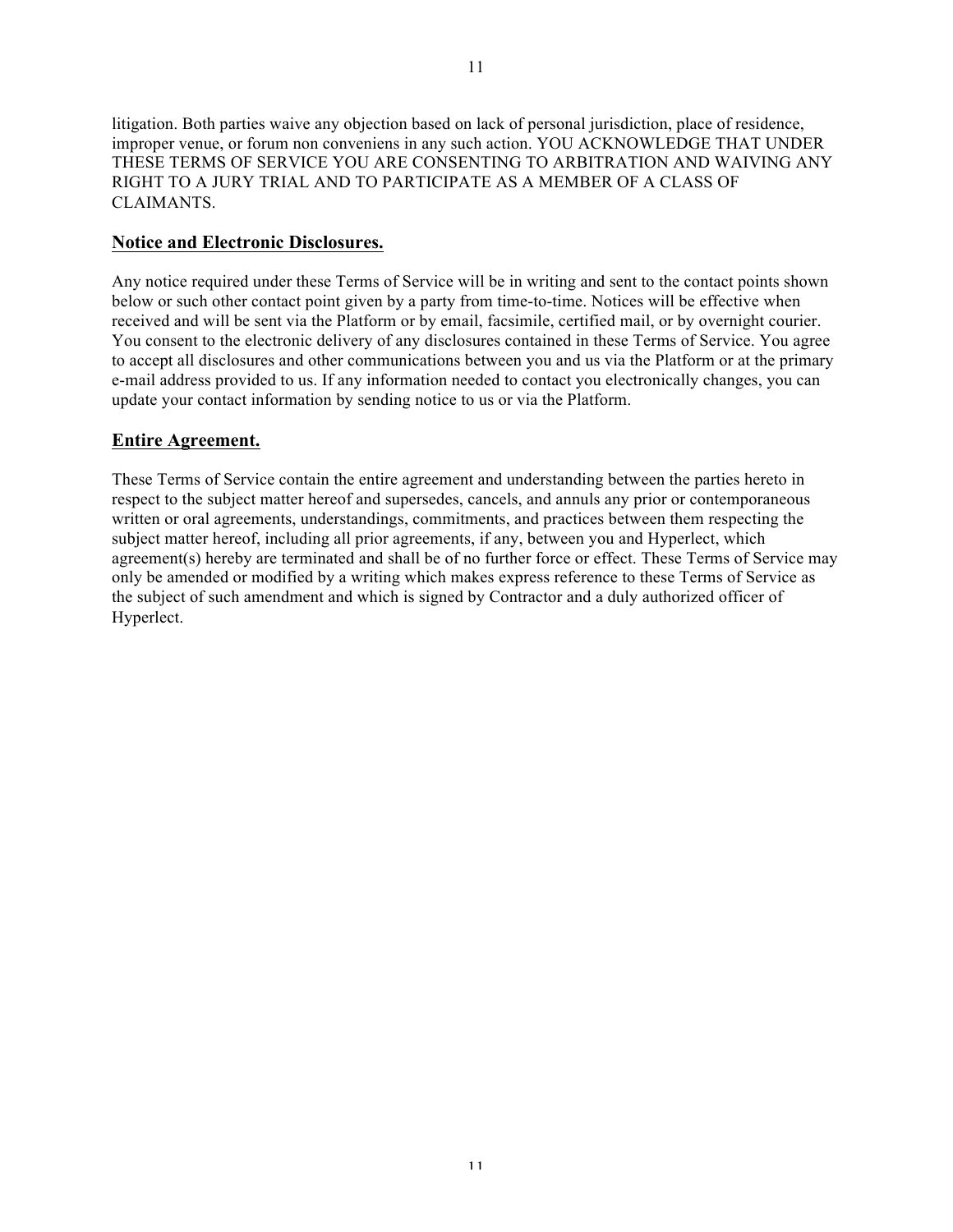# **END USER TERMS OF SERVICE**

### **Last updated: 04/21/2019**

Hyperlect Holdings, Inc., a Delaware corporation headquartered in Illinois, and its parents, subsidiaries, affiliates, agents, representatives, consultants, employees, officers, managers, and directors (collectively, "Hyperlect," "we," "our," or "us") provide a software application to facilitate the operational management of constructions projects through websites, web-based software and content, mobile apps, or other services made available by Hyperlect (the "Service" or "Services"). The Services are provided through the leveledpro.com website, mobile application, and any webpage located at such domain (collectively, the "Platform").

We offer our Services subject to the following terms of service ("Terms of Service"), specifically including Hyperlect's privacy policy ("Privacy Policy"). If you do not agree to these Terms of Service, then you are not authorized to use our Services.

We may change our Terms of Service from time to time. If we do, we will notify you on our Platform or by sending you an email detailing the changes and the date on which the new Terms of Service go into effect.

THESE TERMS OF SERVICE CONSTITUTE A LEGAL AGREEMENT BETWEEN HYPERLECT AND YOU – THE USER OF THE PLATFORM OR SERVICES. BY USING THIS PLATFORM OR SERVICES, YOU ARE AGREEING TO THESE LEGALLY BINDING TERMS OF SERVICE. YOU ARE ALSO AGREEING TO OUR PRIVACY POLICY. IF YOU DO NOT WISH TO CONTINUE TO BE BOUND BY THESE TERMS, THEN YOU MUST STOP USING THE PLATFORM AND SERVICES IMMEDIATELY.

PLEASE READ THESE TERMS CAREFULLY BEFORE ACCESSING OR USING THE PLATFORM OR SERVICES.

# **Representations**

By accessing and using the Platform, you represent and warrant that: you are at least 18 years old and are a legal adult in the jurisdiction in which you reside; and you have the right, authority, and capacity to enter into these Terms of Service and to abide by these Terms of Service, and that you will so abide.

If you enter into these Terms of Service on behalf of a company or other organization, you represent and warrant that you have authority to act on behalf of that entity and to bind that entity to these Terms of Service. The Services are not available to anyone under 18 years of age, or to any individual whose account has been terminated. Your account may not be used for Services to be performed for another person.

# **Overview of Services**

The Platform is comprised of a website leveledpro.com, other web-based content, and a mobile app ("App") called "Leveled" which together create an online portal where independent contractors ("Contractors") who provide construction services ("Construction Services") and construction customers ("Customers," and collectively with Contractors, "Users")) can track, monitor, manage, and pay for construction services. The Platform allows Users to communicate with each other and to post photos,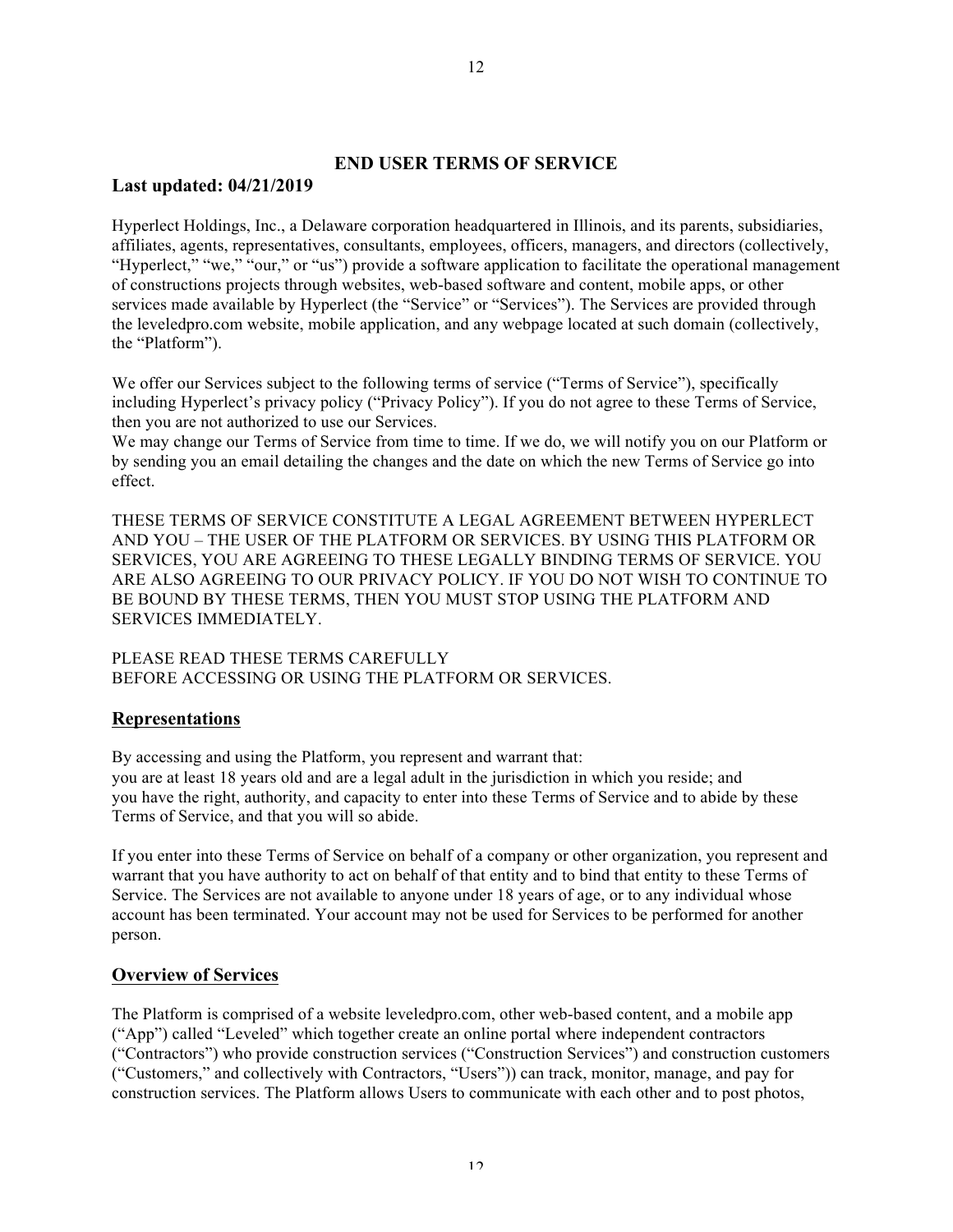documents, and other materials related to individual construction projects ("Construction Projects" or "Projects").

Hyperlect does not do any of the following: provide Construction Services, solicit bids for Construction Services, or market such services to customers. You acknowledge that Hyperlect does not supervise, direct, or control the provision of Construction Services. Hyperlect does not match Contractors with Customers.

### **User Accounts.**

In order to use the Platform, you must register for and maintain a user account ("Account"). Account registration requires you to submit certain personal information, such as your name, email address, address, mobile phone number, and Stripe account information. You agree to maintain accurate, complete, and up-to-date information in your Account. Your failure to maintain accurate, complete, and up-to-date Account information may result in your inability to access and use the Platform, or Hyperlect's termination of these Terms of Service. You are responsible for all activity that occurs under your Account, and you agree to maintain the security and secrecy of your Account username and password at all times. We are not liable for any loss that you may suffer through the use of your password by others. You must notify us immediately of any unauthorized use of your Account or of any other breach of security known to you with respect to Hyperlect.

### **Network Access and Devices.**

You are responsible for obtaining the compatible hardware or devices and data network access necessary to use the Platform. The Platform may be subject to malfunctions and delays inherent in the use of the Internet and electronic communications and we shall not be held liable for any such malfunction or delay.

### **License.**

Subject to your compliance with these Terms of Service, we grant you a limited, non-exclusive, nonsublicensable, revocable, non-transferrable license to access and use the Platform subject to these Terms of Service. Any rights not expressly granted herein are reserved by us.

### **Restrictions on Use.**

You shall not do or permit to be done any of the following (such conduct, collectively, "Restrictions on Use"):

- 1. remove any copyright, trademark, or other proprietary notices from any portion of the Platform;
- 2. reproduce, modify, prepare derivative works based upon, distribute, license, lease, sell, resell, transfer, publicly display, publicly perform, transmit, stream, broadcast, or otherwise exploit the Platform except as expressly permitted by us;
- 3. decompile, reverse engineer, or disassemble the Platform except as may be permitted by applicable law;
- 4. link to, mirror, or frame any portion of the Platform;
- 5. cause or launch any programs or scripts for the purpose of scraping, indexing, surveying,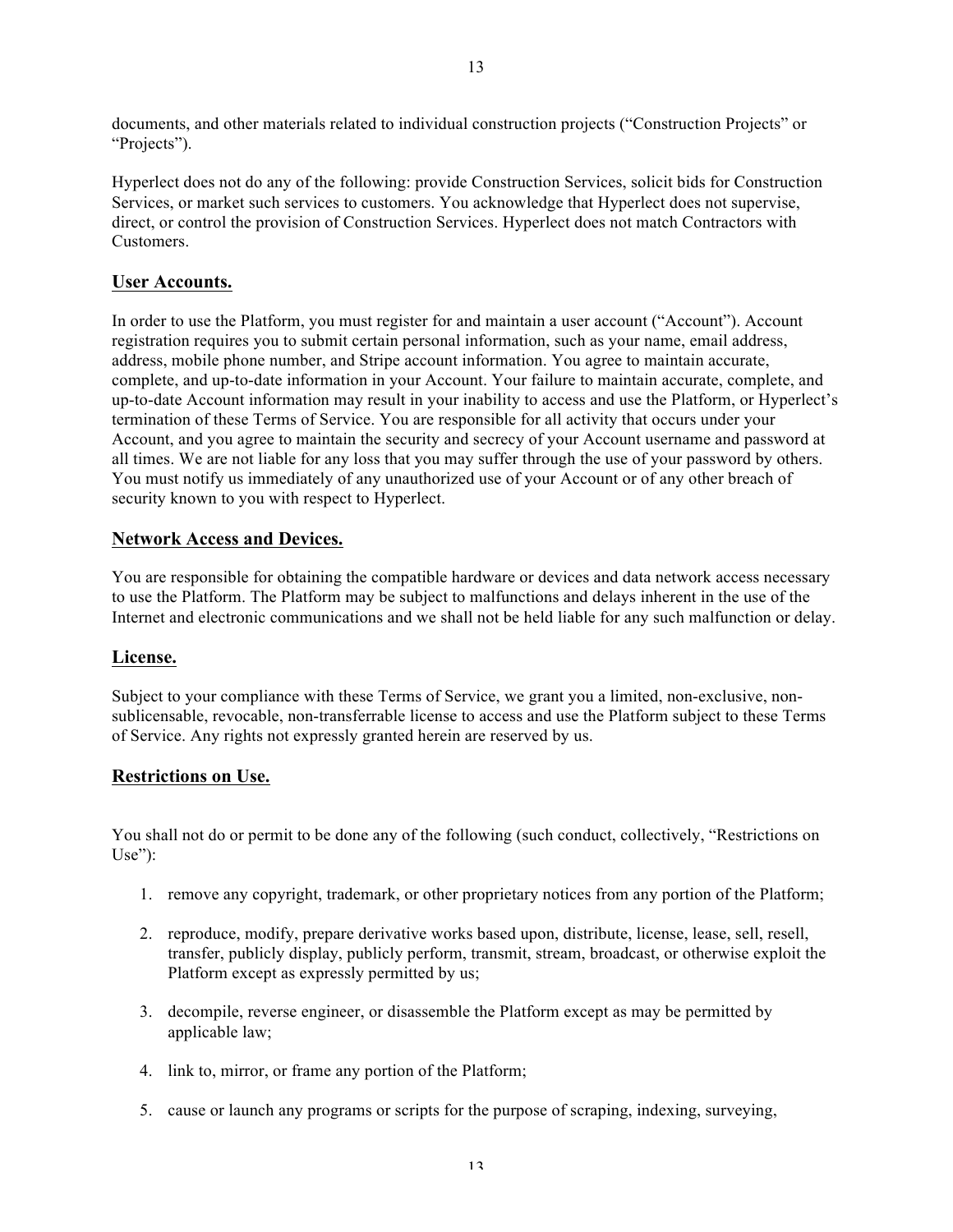collecting, or harvesting any personally identifiable information (including account names), or otherwise data mining any portion of the Platform or unduly burdening or hindering the operation or functionality of any aspect of the Platform, including by the launch of any automated systems such as "robots," "spiders," "offline readers," etc., that access the Service in a manner that sends more request messages to the Platform's servers than a human can reasonably produce in the same period of time by using a conventional on-line web browser;

- 6. use the communication systems provided by the Platform for any commercial solicitation purposes, except to the extent such communications are with existing customers; or
- 7. attempt to gain unauthorized access to or impair any aspect of the Platform or its related systems or networks.
- 8. attempt to interfere with, compromise the system integrity or security, or decipher any transmissions to or from the servers running the Platform;
- 9. upload invalid data, viruses, worms, or other software agents through the Platform;
- 10. impersonate another person or otherwise misrepresent your affiliation with a person or entity, hide, attempt to hide, or otherwise engage in deceptive or fraudulent behavior in regard to your identity;
- 11. interfere with the proper working of the Platform; or
- 12. bypass the measures we may use to prevent or restrict access to the Platform.

Upon termination for any reason, you continue to be bound by these Restrictions on Use.

### **Ownership.**

The Platform and all rights herein are and shall remain our property. Neither these Terms nor your use of the Platform convey or grant to you any rights in or related to the Platform, except for the limited license granted above, or to use or reference in any manner our company names, logos, product and service names, trademarks, or services marks. All content appearing on the Platform is our property or the property of third parties and is protected by domestic and international intellectual property laws. Certain names, graphics, and logos are trademarks, service marks, or trade dress (together, "Marks") of Hyperlect or our affiliates. Our Marks may not be used for any purpose, except as we may expressly permit in writing.

#### **Communications.**

You expressly consent and agree to receive communications from us, including via e-mail, text message, calls, and push notifications, to the cellular telephone number you provide to us. You understand that you may receive communications generated by automatic telephone dialing systems and which may deliver pre-recorded messages sent by or on behalf of Hyperlect or Hyperlect's affiliated companies, including operational communications concerning your Account, use of the Platform, updates concerning new and existing features on the Platform, communications concerning promotions, and news concerning us and our services. You may opt out of receiving text (SMS) messages from us at any time by texting the word STOP from the mobile device receiving the messages. You acknowledge that opting out of receiving text messages may impact your use of the Platform. We may send you confirmation and other transactional emails regarding the Platform or our services. We may also send you emails or text messages about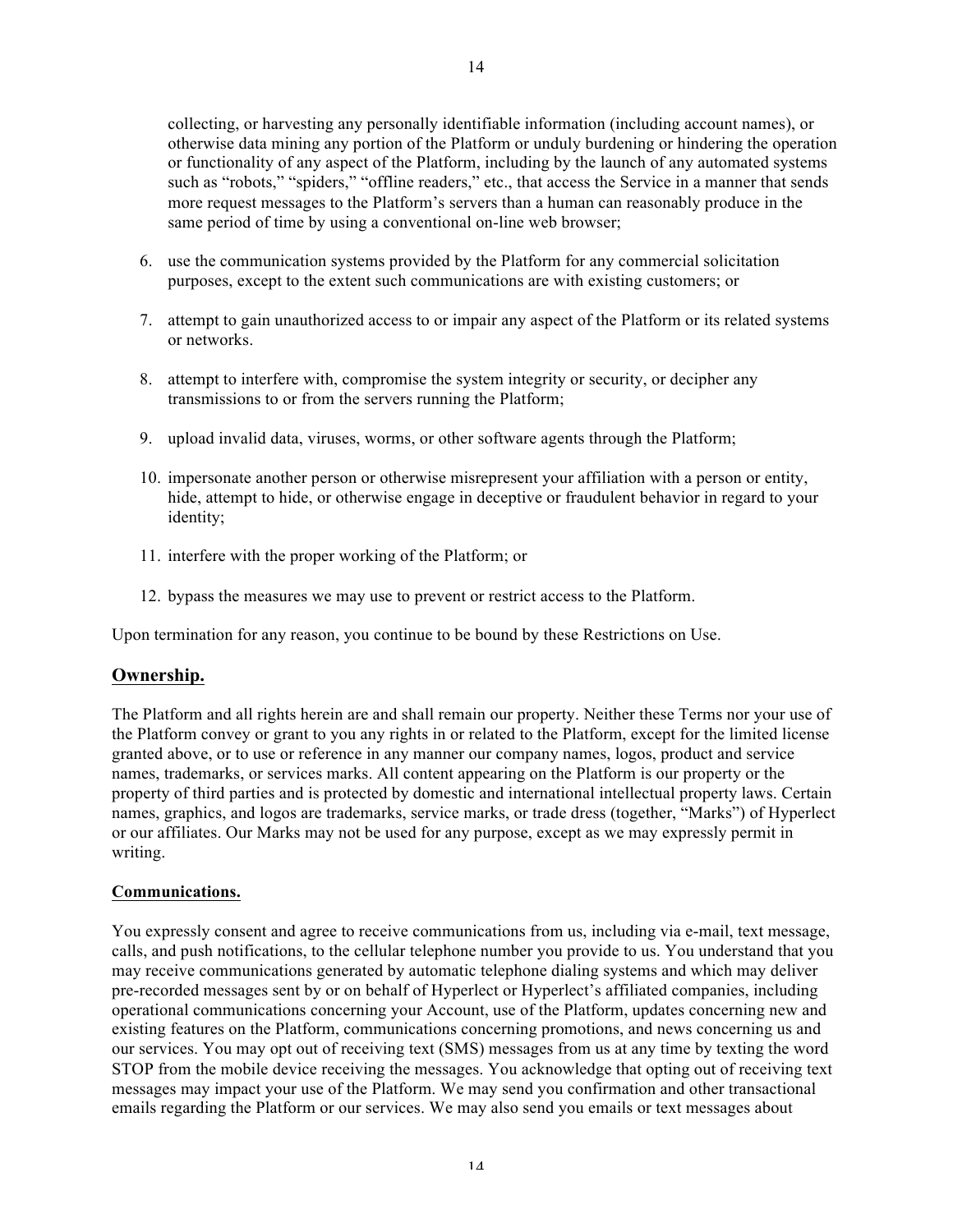services that we think might interest you ("Promotional Emails"). You can unsubscribe from Promotional Emails at any time by clicking "unsubscribe" in our email communications or by otherwise contacting us.

# **Construction Projects.**

Eligible Projects. The Platform is available for use by any Contractor and Customer who agree between themselves to use it for a particular Project, subject to Hyperlect's right to prohibit use of the Platform by a Contractor or Customer as Hyperlect deems necessary. As a Contractor, it is your responsibility to invite a Customer to use the Platform.

Construction Contract. You are solely responsible for negotiating and entering into a contract ("Construction Contract") for construction services ("Construction Services") directly with a Contractor, including terms for payment and cancellation. Hyperlect shall not be a party to the Contract between you and the Contractor for Construction Services, nor shall these Terms of Service be understood to supply any terms of such Construction Contract.

### P**rovision of Services.**

You and the Contractor agree to retain absolute discretion as to the manner and means of carrying out services sought after by You. Hyperlect does not supervise, direct, or control the provision of Construction Services. In agreeing to have Construction Services completed at one's land, abode, fixed place of business, investment property, rental, or any other physical space where you are legally permitted to have Construction Services performed ("Site"), You are responsible for ensuring the Contractor, of whom you have entered into a binding contract, is complying with state and local licensing regulations applicable to the Contractor and the Construction Services, OSHA safety requirements, and any other applicable laws, regulations, codes, and rules.

### **Relationship of the Parties.**

Neither party shall be or represent itself to be an employee, employer, joint venturer, agent, or partner of the other, and neither party is authorized to assume or create any obligations or liabilities, express or implied, on behalf of or in the name of the other. The employees, methods, facilities and equipment of each party shall at all times be under the exclusive direction and control of that party. You acknowledge that you are engaged with an independent business, of which is not eligible to participate in any pension, health, or other fringe benefits plan of Hyperlect or any affiliates of Hyperlect. No workers' compensation insurance shall be obtained by Hyperlect for the Contractor. You understand that it is the Contractor's responsibility to comply with all workers' compensation laws, and that in no event shall Hyperlect get involved in workers' compensation claims or be liable for injuries suffered at your Site.

# **Resolution of Disputes.**

We are not a party to, nor do we have any responsibility for, your Construction Contract with any Contractor or any disputes any Contractor may have with you or you may have with such Contractor related to the Construction Contract. You will cooperate with us if we attempt to facilitate the resolution of any complaints between you and any Contractors; however, we are not liable to you or any Contractor if such matters cannot be resolved. You agree that we shall have the right to disclose any information we have regarding your Construction Services to any authorities requesting information from us regarding any work or services performed at your Site.

# **Non-Exclusivity.**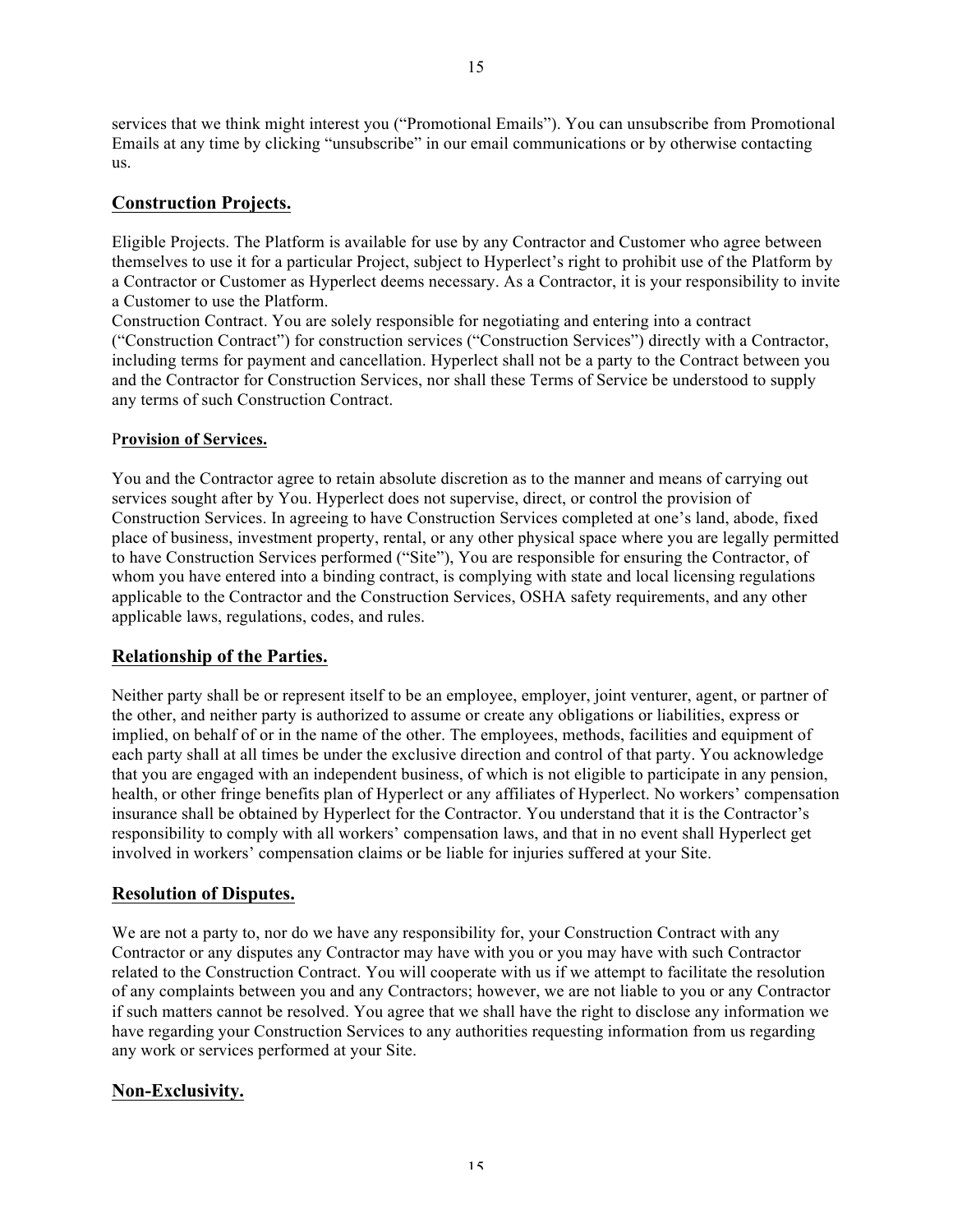16

You and Hyperlect acknowledge that these Terms of Service are nonexclusive. Nothing in these Terms of Service precludes you from receiving Construction Services from your own Contractors without the use of the Hyperlect Platform.

### **Costs and Expenses.**

Hyperlect is not responsible for any of the costs or expenses of executing the Project or performing the Construction Contract. You are solely liable for such costs and expenses. Hyperlect will not be liable to you for any costs or expenses incurred in carrying out the Project except for remitting the Project Fee (as defined below) in accordance with these Terms.

# **User Content.**

We may permit you from time to time to submit, upload, publish or otherwise make available in publicly accessible areas of the Platform (including but not limited to blogposts or comment sections, but excluding areas of the Platform accessible only to Users involved in a particular project) textual, audio, and visual content and information, including commentary and feedback related to the Platform ("User Content"). You are solely responsible for your User Content that you upload, publish, display, link to or otherwise make available (such conduct, collectively and in any combination, "post") on the Platform.

You agree that Hyperlect is only acting as a passive conduit for your online distribution and publication of your User Content. You agree not to provide User Content that is defamatory, libelous, hateful, violent, obscene, pornographic, unlawful, or otherwise offensive, as determined by us in our sole discretion, whether or not such material may be protected by law. We may, but shall not be obligated to, review, monitor, or remove User Content, at our sole discretion and at any time and for any reason or no reason, without notice to you.

Any User Content provided by you remains your property. However, by providing User Content to us, you grant us a worldwide, perpetual, irrevocable, transferable, unrestricted, non-exclusive, absolute, royalty-free license, with the right to sublicense through multiple levels of sublicensees, use, copy, modify, transmit, reproduce, exhibit, disclose, display, transform, create derivative works of, distribute, publicly display, publicly perform, and otherwise exploit in any manner such User Content in all formats and distribution channels now known or hereafter devised, without further notice to or consent from you, and without the requirement of payment to you or any other person or entity. Further, we may use any ideas, concepts, know-how or techniques contained in such User Content for any purpose whatsoever, including developing, manufacturing, and marketing products and services incorporating any User Content. You warrant that all "moral rights" in User Content have been waived. You further represent and warrant that: (i) you either are the sole and exclusive owner of all User Content or you have all rights, licenses, consents, and releases necessary to grant us the license to the User Content as set forth above; and (ii) neither the User Content nor your posting of such User Content nor our use of the User Content as permitted herein will infringe, misappropriate, or violate a third party's intellectual property or proprietary rights, or rights of publicity or privacy, or result in the violation of any applicable law or regulation.

# **Complaints of Copyright Infringement.**

We respect the intellectual property of others. We will respond to properly submitted notices of alleged copyright infringement that comply with applicable law. In the event that a person or entity has a good faith belief that any materials provided through the Platform or in connection with the Platform infringe upon that person's or entity's copyright or other intellectual property right (such person or entity, a "Complainant") and sends to us a properly submitted copyright notice as indicated below, we will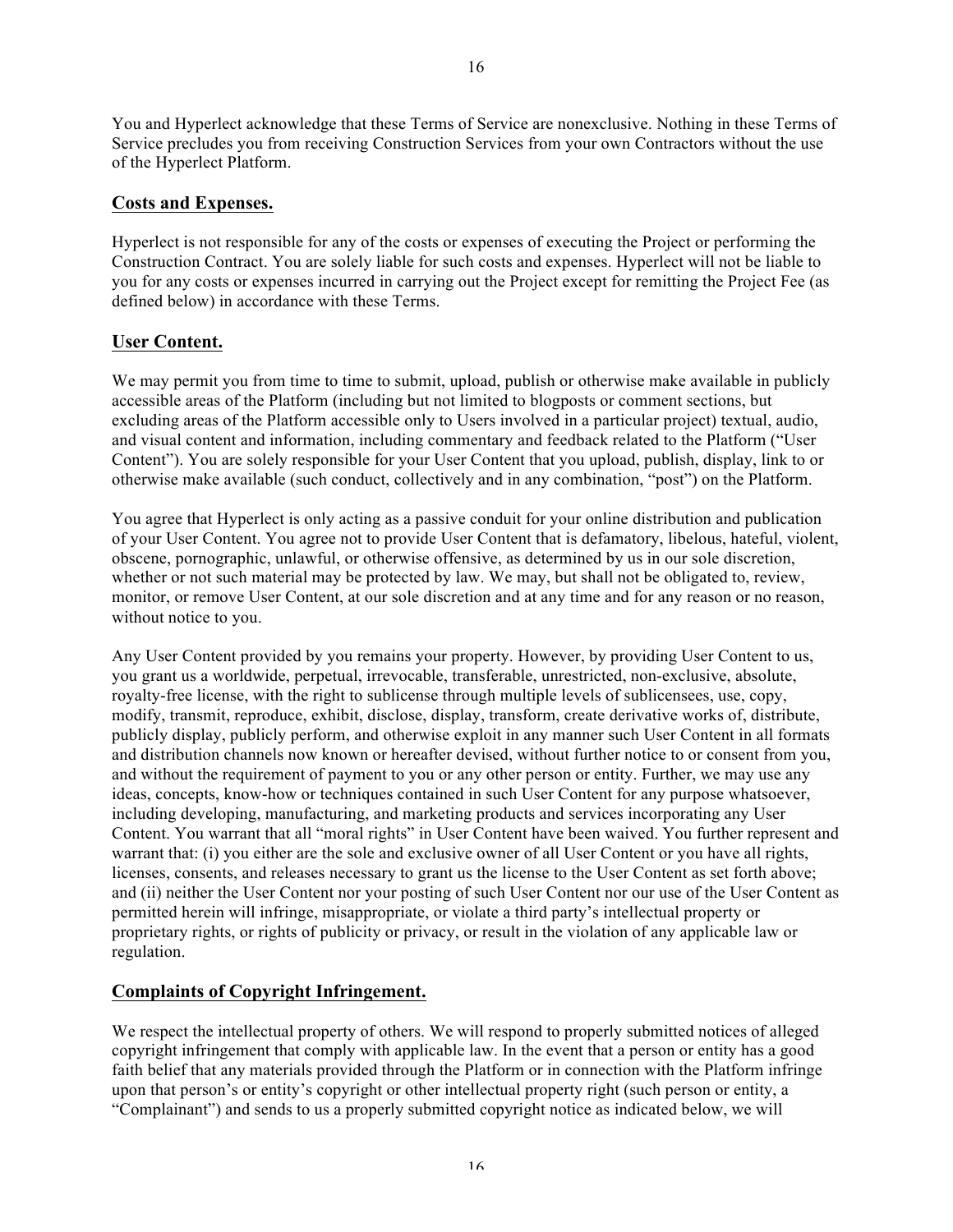investigate, and if we determine, in our discretion, that the material is infringing, we will remove the content. All notices claiming an infringement of copyright rights must contain the following: (i) identification of the intellectual property right that is allegedly infringed (all relevant registration numbers, or a statement concerning the Complainant's ownership of the work, should be included); (ii) a statement specifically identifying the location of the infringing material, with enough detail that we may find it (please note it is not sufficient to merely provide a top level URL); (iii) the complete name, address, telephone number, and e-mail address of Complainant; (iv) a statement that Complainant has a good faith belief that the use of the allegedly infringing material is not authorized by the owner of the rights, or the owner's agents, or by law; (v) a statement that the information contained in the notification is accurate, and under the penalty of perjury, Complainant is authorized to act on behalf of the owner of the copyright or other property rights that are allegedly infringed; and (vi) a physical or electronic signature of a person authorized to act on behalf of the owner of the intellectual property rights that are allegedly being infringed. Hyperlect's contact information for notice of alleged copyright infringement is via email: info@leveledpro.com.

UNDER FEDERAL LAW, IF YOU KNOWINGLY MISREPRESENT THAT ONLINE MATERIAL IS INFRINGING, YOU MAY BE SUBJECT TO CRIMINAL PROSECUTION FOR PERJURY AND CIVIL PENALTIES, INCLUDING MONETARY DAMAGES, COURT COSTS, AND ATTORNEYS' **FEES**.

Please note that this procedure is exclusively for notifying Hyperlect and its affiliates that your copyrighted material has been infringed. The preceding requirements are intended to comply with Hyperlect's rights and obligations under the DMCA, including 17 U.S.C. §512(c), but do not constitute legal advice. It may be advisable to contact an attorney regarding your rights and obligations under the DMCA and other applicable laws. In accordance with the DMCA and other applicable law, Hyperlect has adopted a policy of terminating, in appropriate circumstances and at Hyperlect's sole discretion, Contractors and Customers who are deemed to be repeat infringers. Hyperlect may also at its sole discretion limit access to the Service and terminate the accounts of any Users who infringe any intellectual property rights of others, whether or not there is any repeat infringement.

### **Payments.**

The Hyperlect payment processing system facilitates collecting and remitting payments for any Construction Services rendered to Customers in connection with a Project. You agree that, except in the case of a dispute, you will not attempt to remit compensation directly to Contractors Hyperlect contracts with Stripe, Inc. or its affiliates (collectively, "Stripe"), for certain payment processing services. As a condition of your use of the Platform, you agree to set up and maintain an account with Stripe through which Hyperlect can remit payments to the Contractor. Stripe's Services Agreement can be found here. In the event of a conflict between these Terms of Service and Stripe's Services Agreement, Stripe's Services Agreement will control, but solely to the extent of the conflict.

Customers will make payments for Projects through the Platform. Hyperlect is not responsible for any payments due under the Construction Contract. The Platform provides Customers with the option of sending payment to a Contractor immediately or holding payment for up to 90 days. Hyperlect shall not be liable if Customers hold payment via the Platform beyond the due date of the payment or other failure to make or timely make payments.

As directed by the Customer, Hyperlect will forward payment from the Customer to the Contractor, less 5% of the payment (the "Project Fee"). The Project Fee is comprised of Hyperlect's fee for use of the Platform plus the fee charged by Stripe, Inc., for payment processing. You will not be required to pay a separate fee to Stripe for payment processing. Hyperlect's portion of the Project Fee constitutes payment by you to Hyperlect for the service provided by Hyperlect pursuant to these Terms of Service and are in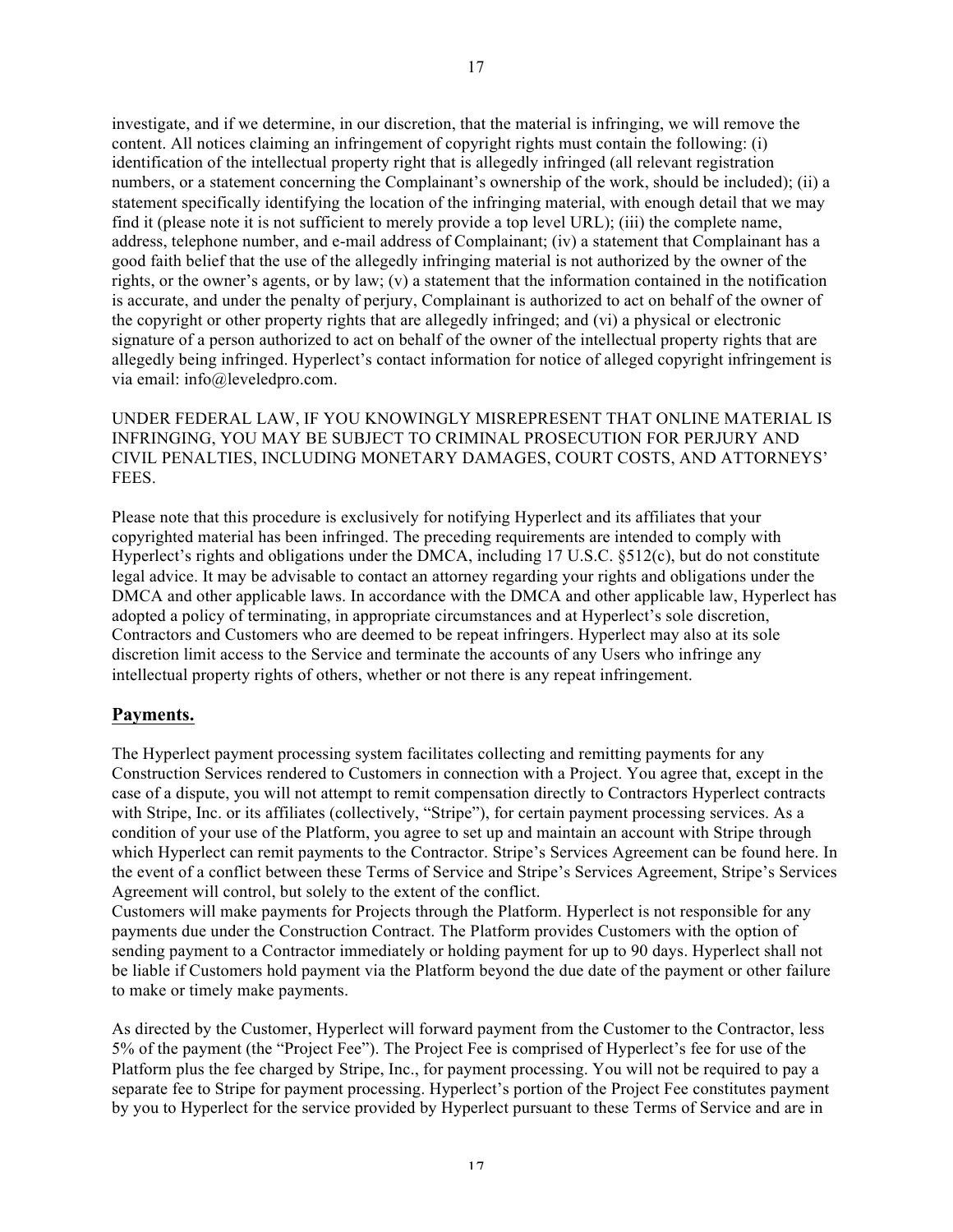no way referral commissions based upon your successful completion of any Construction Services.

In the event you dispute via chargeback any amounts previously remitted to the Contractor for Construction Services, you understand that the Contractor will be required to reimburse us for such chargeback amount plus any fees charged by Stripe, Inc. related to the chargeback within 7 days. Stripe, Inc.'s fee and pricing information can be found here. You agree that the Contractor's sole recourse with respect to chargebacks is to seek such amount from you or pursue legal remedies against you (but not Hyperlect) under the Construction Contract between you and the Contractor.

### **Taxes.**

Contractors are responsible for all federal, state, and local taxes relating to their business, Personnel, and the Construction Services provided by them. Neither federal, nor state, nor local income tax or sales tax, nor payroll tax of any kind shall be withheld by Hyperlect on behalf of any Contractor. You understand that you may be responsible for providing 1099-MISC forms to the Contractor in accordance to IRS 1099 rules and instructions.

### **Term.**

These Terms of Service will remain in effect until termination of your use of the Services and the Platform. You or we may terminate your use of the Services and the Platform at any time with or without cause by giving written notice to the other. Upon termination of your use of the Services and the Platform, whether by Hyperlect for cause or otherwise, you will remain obligated to the Contractor for any remaining or unpaid project costs, fees, material or labor costs for any Projects already scheduled.

#### **Proprietary Rights and Branding.**

Hyperlect Trademarks. In connection with Construction Services, you are free to distribute and employ (only as provided by the Hyperlect then-current trademark usage guidelines which Hyperlect makes available on its Website or upon request), any brochures, materials or other items bearing Hyperlect's trademarks, logos, trade names, or other indicia ("Hyperlect Branding"). You agree not to use such materials for any purposes other than performance of Projects. Except for the foregoing, you may not use the Hyperlect Branding in connection with your business or the promotion thereof, except as expressly pre-approved by us in writing. You are expressly prohibited from registering any trademarks or domain names similar to the Hyperlect Branding.

#### **Proprietary Rights.**

You retain all rights in your own branding ("Customer Branding"). You acknowledge and agree that all of the content and information posted on the Platform or provided through the Platform, including any Project-related information and the Hyperlect Branding as well as text, graphics, logos, images, and the compilation thereof and any software used on the Platform (but excluding any Customer Branding), is property belonging solely and exclusively to Hyperlect or a third party. You acknowledge and agree that you have no right to reproduce, post, publish, display or otherwise use any such content displayed via the Hyperlect Service, other than Customer Branding or content provided directly by you. All uses of a party's branding under these Terms of Service, and any goodwill therefrom, shall inure solely to the benefit of the party owning such Branding.

### **Feedback About the Contractor from You.**

You acknowledge and agree that Hyperlect has the right, in its sole discretion, to solicit Customer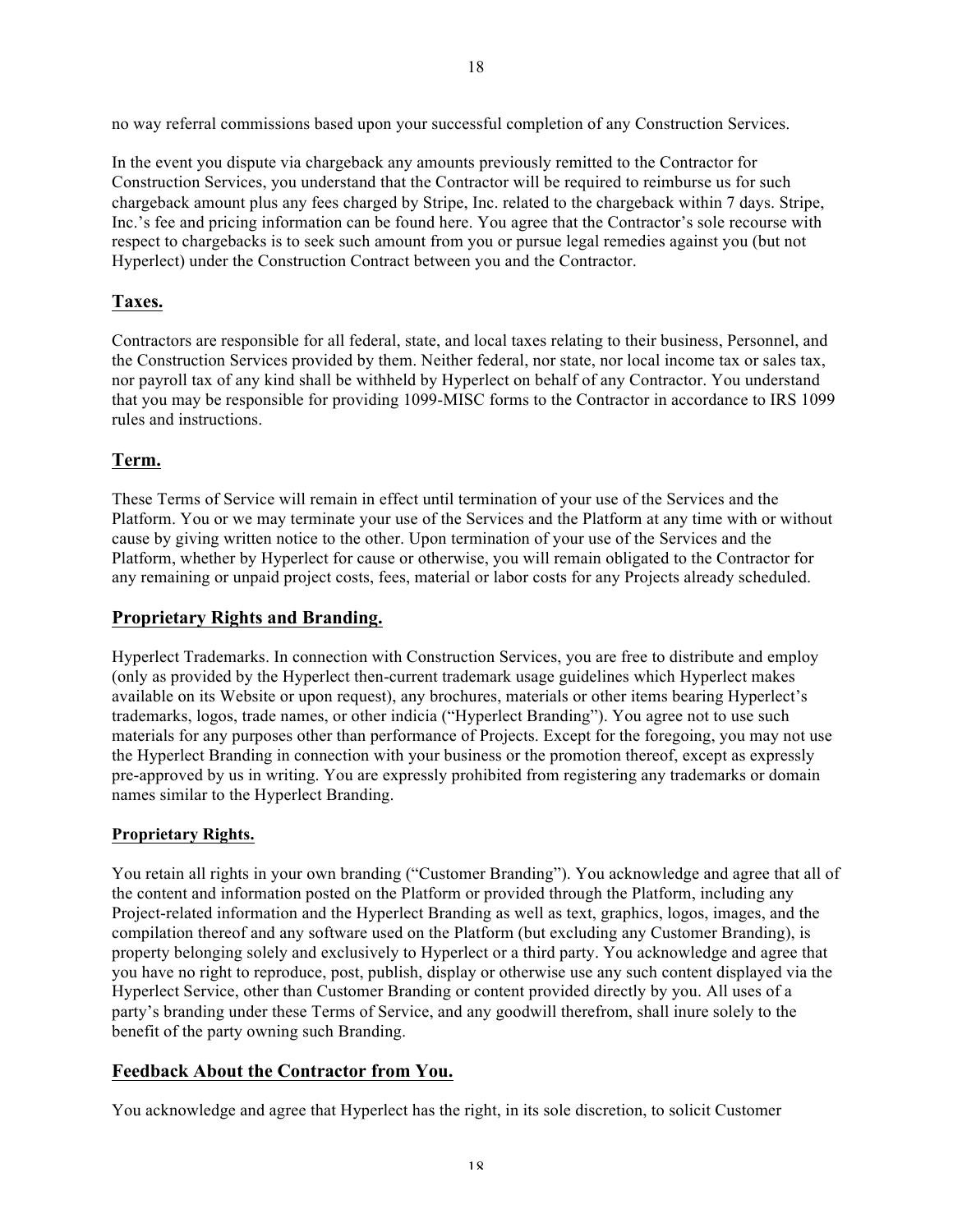feedback from you, including comments and ratings, about services the Contractor provided, and to use and display such feedback in connection with the Platform. Hyperlect is not responsible or liable to you for any comments, ratings, or communications of any kind that we choose to display via the Platform, provided that Hyperlect may not selectively pick and choose among the comments, ratings, and communications it chooses to publish to paint you or the Contractor in a false light.

### **Indemnification.**

The Contractor will be entirely responsible for the performance of the Construction Services. You are entirely responsible for your interaction with Contractors. You agree to fully indemnify, defend, and hold harmless Hyperlect, Hyperlect's affiliated entities, and all of their respective agents, officers, directors, shareholders, suppliers, partners, personnel, and each of their respective successors and assigns (collectively, "Indemnified Parties") from and against any and all claims, demands, liens, damages, causes of action, and liabilities of any and every nature whatsoever (including reasonable attorneys' fees and court costs), relating to or arising out of (i) any negligent or willful act or omission of you, relevant successors or any person or entity authorized to act on your behalf, Contractors, or their Personnel, including any resulting property damage or personal injury; (ii) Contractor and Personnel performance of, or failure to perform, the Construction Services; (iii) your, relevant successors or any person or entity authorized to act on your behalf, violation of these Terms of Service, including breach of your representations or warranties herein; (iv) any claim related to Contractors' Personnel, including claims by their Personnel for employment, worker's compensation, unemployment compensation or benefits, or claims by Contractor personnel for personal injury suffered while performing work, (v) intellectual property infringement, fraud, or deceptive advertising by Contractor or their Personnel; (vi) User violation of any applicable laws, rules, or regulations; or (vii) your disputes with any Contractors.

Hyperlect reserves the right, at its own cost, to assume the exclusive defense and control of any matter otherwise subject to indemnification by you, in which event you will fully cooperate with Hyperlect with respect to such defense, including without limitation in asserting any available defenses. Your indemnification obligations under this Section shall apply regardless of cause or of any fault or negligence of the Indemnified Parties and will not be limited by any insurance requirements related to these Terms of Service.

### **Limitation of Liability.**

HYPERLECT SHALL NOT BE LIABLE TO YOU FOR ANY CONSEQUENTIAL, INDIRECT, INCIDENTAL, PUNITIVE OR SPECIAL DAMAGES, LOST REVENUE, LOST PROFITS, OR LOSS OF GOODWILL. THE TOTAL AGGREGATE LIABILITY OF HYPERLECT TO YOU SHALL NOT EXCEED THE AMOUNT OF PROJECT FEES ACTUALLY PAID OR PAYABLE BY YOU TO US DURING THE 6 MONTHS PRECEDING THE TIME THAT THE CLAIM AROSE, REGARDLESS OF THE BASIS OR FORM OF CLAIM.

### **Disclaimer of Warranties.**

YOU ACKNOWLEDGE AND AGREE THAT THE PLATFORM AND ANY SERVICES PROVIDED BY HYPERLECT TO YOU ARE MADE ON AN "AS IS" AND "AS AVAILABLE" BASIS, AND HYPERLECT DISCLAIMS ANY AND ALL EXPRESS OR IMPLIED WARRANTIES, INCLUDING BUT NOT LIMITED TO ANY WARRANTIES OF MERCHANTABILITY, FITNESS FOR A PARTICULAR PURPOSE, AND NON-INFRINGEMENT, TO THE MAXIMUM EXTENT PERMITTED BY LAW. HYPERLECT DOES NOT WARRANT THAT THE PLATFORM WILL BE ERROR-FREE OR THAT DEFECTS WILL BE CORRECTED. Hyperlect will not be responsible for any damages or loss that may result from the hacking or infiltration of the Platform or Hyperlect's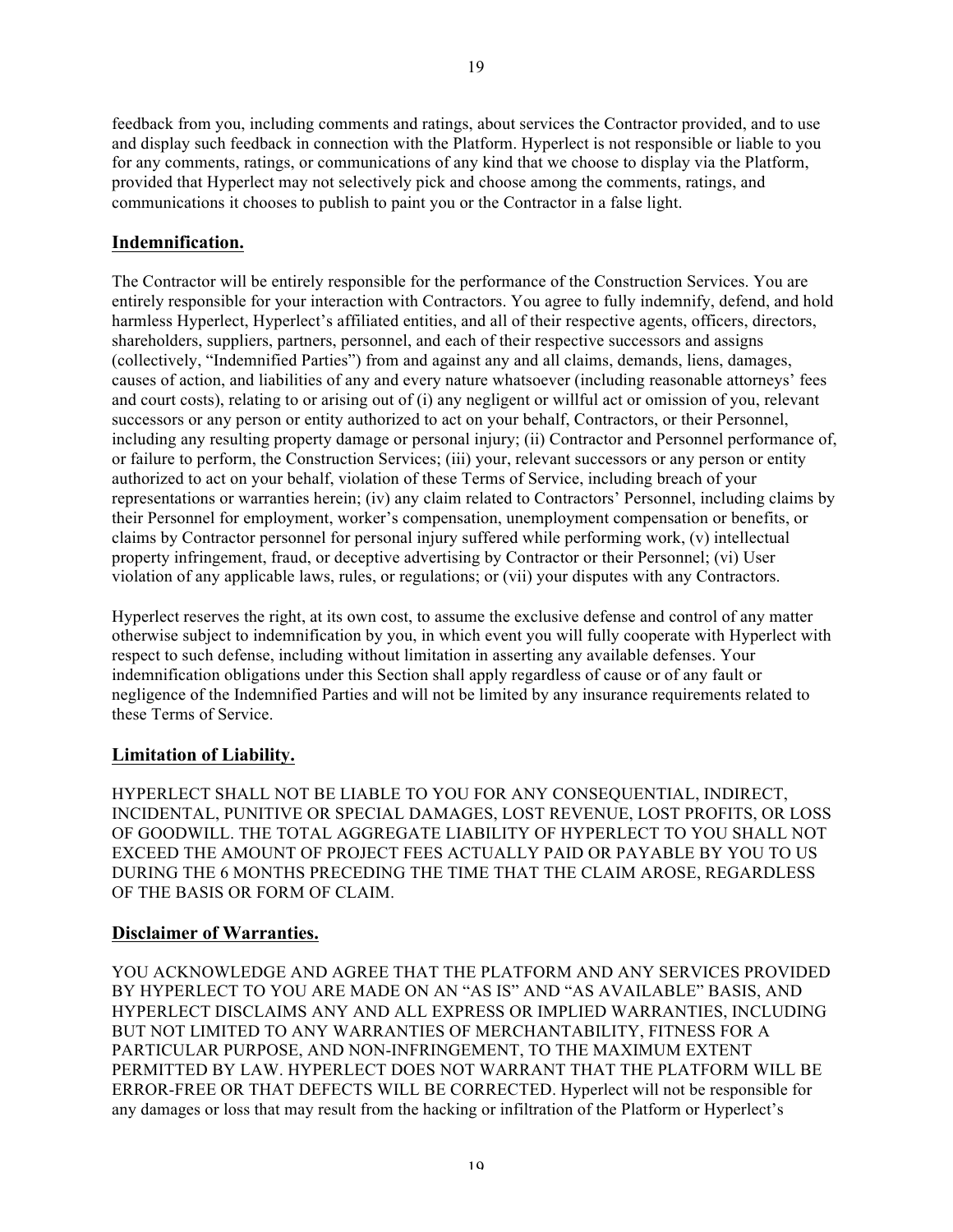# **Survival.**

Upon termination of your use of the Services and the Platform, (a) any provisions contained herein which by their nature or effect are required or intended to be observed after termination will survive termination and remain binding, including the provisions regarding your indemnification obligations, your confidentiality obligations, our limitations of liability, and the resolution of disputes through arbitration, and (b) any leads provided to you during the term of these Terms of Service and relationships you enter into or create from those leads will continue to be governed by these Terms of Service including but not limited to with respect to any disputes that may arise or claims that may be made against us and any indemnification of us by you for such claims.

# **Assignment.**

You may not assign or transfer these Terms of Service without the prior written consent of Hyperlect.

# **Severability and Waiver.**

The unenforceability or invalidity of any provision shall not affect the force and validity of any other provision and such invalid provisions shall be deemed severed from these Terms of Service, and, if permissible, be replaced with terms which as closely as possible approximate the intent of such invalid provision. Hyperlect's failure to enforce any part of these Terms of Service will not be considered a waiver. Any waiver by Hyperlect must be in writing and signed by Hyperlect.

# **Governing Law and Arbitration.**

To the maximum extent permitted by law these Terms of Service are governed by the laws of the United States of America and the State of Illinois without regard for such jurisdictions' conflict of law provisions. Any dispute or claim relating in any way to these Terms of Service, the Platform, the Services, or any supplies or services, including Construction Services, arranged or obtained by or through the Service, will be resolved by binding arbitration before a single arbitrator in Chicago, Illinois, rather than in court, except that you may assert claims in small claims court if your claims qualify. The Federal Arbitration Act and federal arbitration law apply to these Terms of Service. The arbitration will be administered by the American Arbitration Association in accordance with the Commercial Arbitration Rules then in effect, except as modified by this section. Judgment of the arbitration award may be entered into any court having jurisdiction thereof. You and Hyperlect each agree that any dispute resolution proceedings will be conducted only on an individual basis and not in a class, consolidated, or representative action. Further, unless both you and Hyperlect otherwise agree in writing, the arbitrator may not consolidate more than one person's claims and may not otherwise preside over any form of any class or representative proceeding. If for any reason a claim proceeds in court rather than in arbitration, you and Hyperlect each waive any right to a jury trial. Both parties agree that either may bring suit in court to enjoin infringement or other misuse of intellectual property rights. You and Hyperlect irrevocably consent to the exclusive jurisdiction of the courts located in Chicago, Illinois in connection with any litigation. Both parties waive any objection based on lack of personal jurisdiction, place of residence, improper venue, or forum non conveniens in any such action. YOU ACKNOWLEDGE THAT UNDER THESE TERMS OF SERVICE YOU ARE CONSENTING TO ARBITRATION AND WAIVING ANY RIGHT TO A JURY TRIAL AND TO PARTICIPATE AS A MEMBER OF A CLASS OF CLAIMANTS.